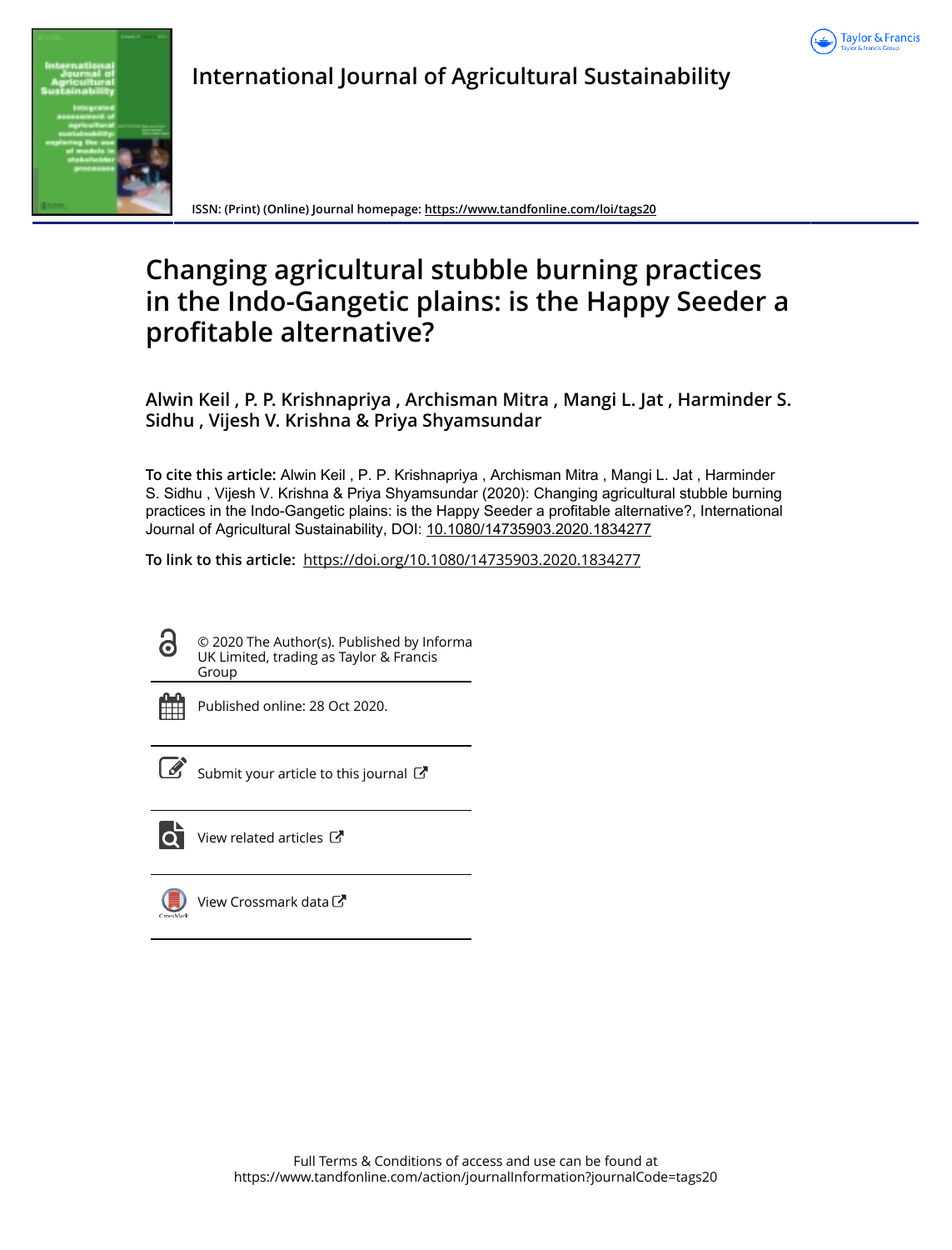## Routledae Taylor & Francis Group

**a** OPEN ACCESS **D** Check for updates

## Changing agricultural stubble burning practices in the Indo-Gangetic plains: is the Happy Seeder a profitable alternative?

Alwin Keil �a, P. P. Krishnapriya<sup>b</sup>, Archisman Mitra<sup>c</sup>, Mangi L. Jat<sup>a</sup>, Harminder S. Sidhu<sup>d</sup>, Vijesh V. Krishna<sup>e</sup> and Priya Shyamsundar<sup>f</sup>

<sup>a</sup>International Maize and Wheat Improvement Center (CIMMYT), National Agricultural Science Centre (NASC) Complex, DPS Marg, New Delhi, India; <sup>b</sup>Sanford School of Public Policy, Duke University, Durham, NC, USA; <sup>c</sup>International Water Management Institute (IWMI), National Agricultural Science Centre (NASC) Complex, DPS Marg, New Delhi, India; <sup>d</sup>Borlaug Institute of South Asia (BISA), National Agricultural Science Centre (NASC) Complex, DPS Marg, New Delhi, India; <sup>e</sup>International Maize and Wheat Improvement Center (CIMMYT), Carretera Mexico-Veracruz, El Batán, Mexico; <sup>f</sup>The Nature Conservancy (TNC), Arlington, VA, USA

#### **ABSTRACT**

Every year after the rice harvest, some 2.5 million farmers in northwest India burn the remaining stubble to prepare their fields for the subsequent wheat crop. Crop residue burning causes massive air pollution affecting millions of people across the Indo-Gangetic Plains. We examine different tillage practices to provide urgently needed empirical evidence on how profitable it is for farmers to adopt no-burn technologies, especially the 'Happy Seeder' (HS) which is capable of sowing wheat directly into large amounts of crop residue. Apart from analysing the cost of rice residue management and wheat sowing under conventional-tillage and zerotillage, we identify factors influencing the adoption of the HS and quantify its impact on wheat yields and –production costs. While we do not find any evidence of a yield penalty, our analysis reveals significant savings in wheat production costs, amounting to 136 USD ha–<sup>1</sup> . In addition, our analysis shows that the HS saves water and facilitates timely wheat sowing. We conclude that the private benefits of HS use combined with its societal benefits of reducing air pollution and enhancing agricultural sustainability justify particular policy support for its largescale diffusion, to be supplemented by a stricter enforcement of the ban on residue burning.

#### **KEYWORDS**

Crop residue burning; Happy Seeder adoption; endogenous treatment effects; agricultural sustainability; Indian Punjab

## 1. Introduction

<span id="page-1-4"></span><span id="page-1-3"></span>In the prevailing rice-wheat cropping system in northwestern India, a large share of the 2.5 million farmers burn an estimated 23 million metric tons of rice stubble in October and November to prepare their fields for the subsequent wheat crop (NAAS, [2017](#page-24-0)). Alongside significant loss of soil fertility due to residue burning (Prasad et al., [1999](#page-24-1)), the resulting air pollution impacts not only the farmers and their families, but the seasonal meteorological conditions facilitate smoke to blanket a wide area affecting millions of lives in cities and villages downwind (Mishra & <span id="page-1-5"></span><span id="page-1-2"></span><span id="page-1-1"></span><span id="page-1-0"></span>Shibata, [2012;](#page-23-0) Vijayakumar et al., [2016\)](#page-24-2). In 2016, pollution resulted in the closure of all schools in Delhi (Safi, [2016](#page-24-3)) and all manner of transport slowed down, with associated economic losses. Of particular importance are health related costs, since air pollution is the second leading contributor to the burden of disease in India (Dandona et al., [2017\)](#page-22-0). Studies indicated that the decrease in air quality due to rice stubble burning has a significant adverse effect on human pulmonary functions (Agarwal et al., [2012](#page-22-1); Awasthi et al., [2010](#page-22-2)). Every year, about 66,000 deaths attributable to particulate matter with an aerodynamic diameter of less than

CONTACT Alwin Keil & [keilalwin@gmail.com](mailto:keilalwin@gmail.com) international Maize and Wheat Improvement Center (CIMMYT), CG Block, National Agricultural Science Centre (NASC) Complex, DPS Marg, New Delhi 110012, India

© 2020 The Author(s). Published by Informa UK Limited, trading as Taylor & Francis Group

This is an Open Access article distributed under the terms of the Creative Commons Attribution License ([http://creativecommons.org/licenses/by/4.0/\)](http://creativecommons.org/licenses/by/4.0/), which permits unrestricted use, distribution, and reproduction in any medium, provided the original work is properly cited.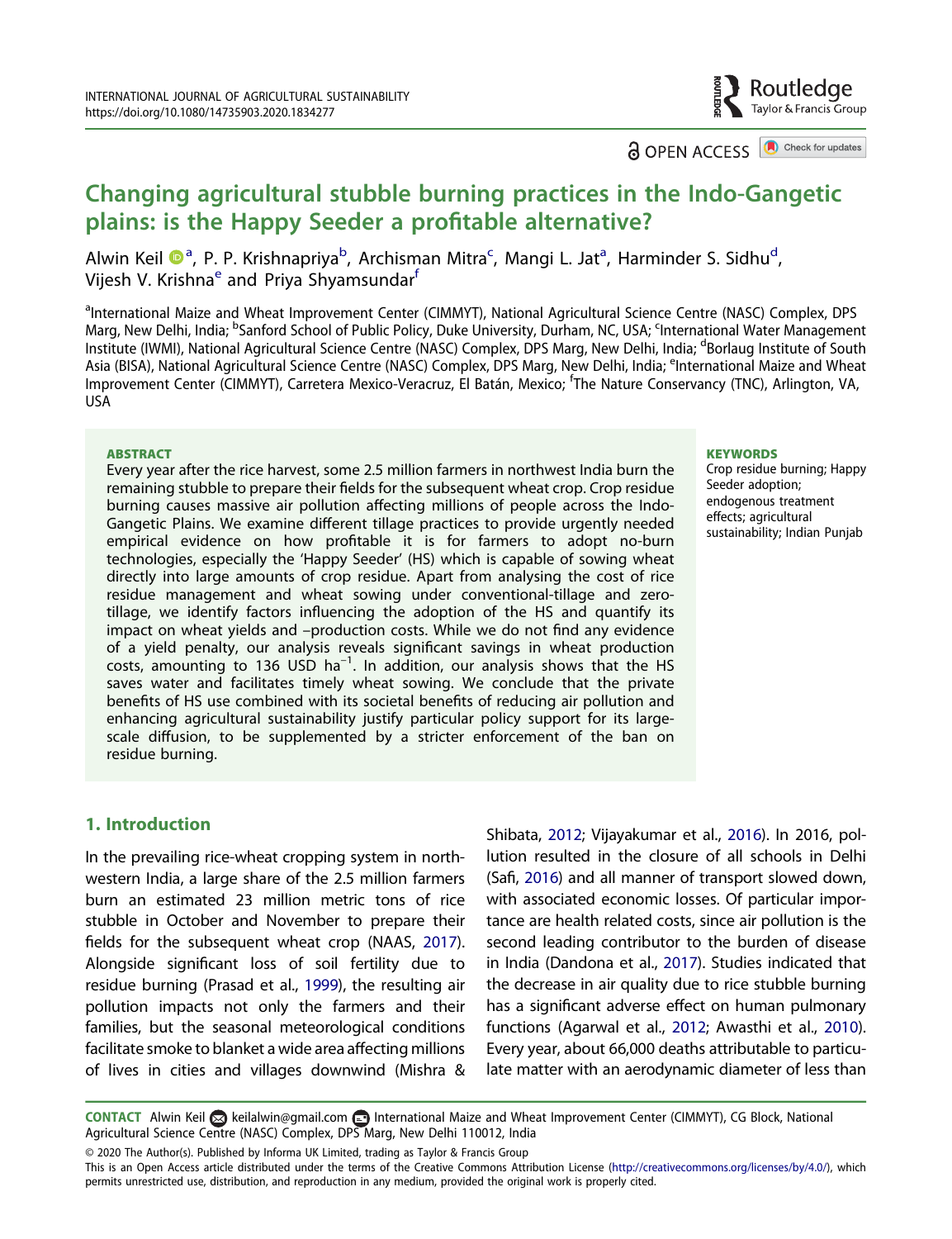<span id="page-2-5"></span>2.5 micrometers (PM $_{2.5}$ ) are associated with agricultural burning (HEI, [2018\)](#page-23-1).

<span id="page-2-7"></span>Agricultural fires are on the increase in India because of changes in mechanized harvesting, cropping patterns and water stress (Liu et al., [2019](#page-23-2)). While recent interest has focused on the impacts on air pollution (Liu et al., [2019;](#page-23-2) Cusworth et al., [2018](#page-22-3)), evidence also points to their contribution to shortlived climate pollutants, such as methane and black carbon, across central and southern India (Sarkar et al., [2018\)](#page-24-4). The reduction of short-lived climate pollutants, the second largest contributor to climate change (Bond et al., [2013\)](#page-22-4), offer an opportunity to mitigate climate change over a shorter time period.

<span id="page-2-10"></span><span id="page-2-8"></span><span id="page-2-3"></span>The Indo-Gangetic plains, covering some 10.5 million hectares, represent India's bread basket (NAAS, [2017](#page-24-0)). The green revolution, with its new seed technologies and mechanized farming practices, transformed agriculture in India, making it more food secure. The thriving north-western state of Punjab, for instance, covers less than two percent of the country's land area, but grows nearly one-third of India's rice and wheat (Mann, [2017\)](#page-23-3). Recent years, however, have seen a decline in agricultural productivity, at least partly because of changes in climate and water (Kumar et al., [2015\)](#page-23-4). One of the consequences of these changes is a shift in the cropping calendar to match the arrival of monsoonal rains, leaving farmers with a short window of 10–15 days to move from harvesting rice to sowing wheat. Since the physical removal of residues within a short period is not economically viable (Ahmed et al., [2015](#page-22-5)), most farmers clear their lands by burning their rice stubble.

<span id="page-2-14"></span><span id="page-2-13"></span><span id="page-2-9"></span><span id="page-2-6"></span><span id="page-2-4"></span><span id="page-2-2"></span><span id="page-2-0"></span>The central and state governments in northwestern India, as well as universities and think-tanks, have put forth several strategies to curtail agricultural fires. Solutions to reduce burning include conservation tillage technologies such as the 'Happy Seeder' (HS), a tractor-mounted machine that mulches rice residues and sows wheat in one single operation (NAAS, [2017;](#page-24-0) Sidhu et al., [2015](#page-24-5)); subsidies for agricultural no-burn technologies, currently in place through a new national budget allocation (MoA, [2018](#page-23-5)); various state directives and fines that penalize farmers for burning (Bhuvaaneshwari et al., [2019\)](#page-22-6); actions by extension agencies to communicate and demonstrate alternate options to farmers (Gupta, [2019\)](#page-23-6); and straw removal for use as inputs in power generation (Watts, [2018\)](#page-24-6). Arguably, these efforts are bearing fruit with some decline in fires in 2018 as compared to preceding years (Singh, [2018\)](#page-24-7).

<span id="page-2-12"></span><span id="page-2-11"></span><span id="page-2-1"></span>Given the large number of affected farmers, an agriculture-based solution appears to be the most viable for reducing fires at scale in the short run. Most farmers in north-western India currently practice a form of conventional tillage that makes it convenient for them to burn their rice stubble. However, there is a steady increase in alternate notill solutions that also offer long-term co-benefits in terms of soil health (Bhan & Behera, [2014;](#page-22-7) Schmidt et al., [2018](#page-24-8); Sidhu et al., [2015\)](#page-24-5). Based on a descriptive comparison of ten different rice residue management and wheat sowing methods with respect to farmer net profits, Shyamsundar et al. [\(2019\)](#page-24-9) provide recent evidence that the use of the Happy Seeder, in particular, constitutes a practice that avoids stubble burning *and* increases farmer profits. However, the metaanalysis character of the study did not allow for the construction of statistical confidence intervals around net profits, nor did it correct for potential selection bias between farmers applying conventional versus no-till farming practices. With respect to assessing profitability it has to be recognized that individual ownership is not a promising scaling pathway for a highly specialized machine, such as the HS. Rather, most farmers access the HS via customhiring services offered by other farmers or specialized service providers.

To help policy makers and development practitioners make informed decisions in addressing the pressing issue of residue burning, the current paper seeks to reduce remaining uncertainties around the viability of no-burn technologies by undertaking a more in-depth and methodologically rigorous analysis of farmer technology choices. Its objectives are to: (1) assess farmers' awareness and perceptions of the HS; (2) analyse conventional-tillage (CT) and zero-tillage (ZT) wheat production regimes in terms of yields, input levels, and implications for rice residue burning practices; under ZT, we differentiate between the use of the simple ZT drill and the use of the Happy Seeder; (3) quantify cost- and time implications of the three considered technologies with respect to rice residue management and wheat sowing; (4) identify determinants of HS adoption, accounting for potential non-exposure bias; and (5) quantify potential yield and cost impacts of using the HS as compared to CT using an econometrically rigorous approach.

The paper is organized as follows: Section 2 provides a brief description of the HS technology; Section 3 describes the research area, data collected, and sampling procedure employed; Section 4.1 lays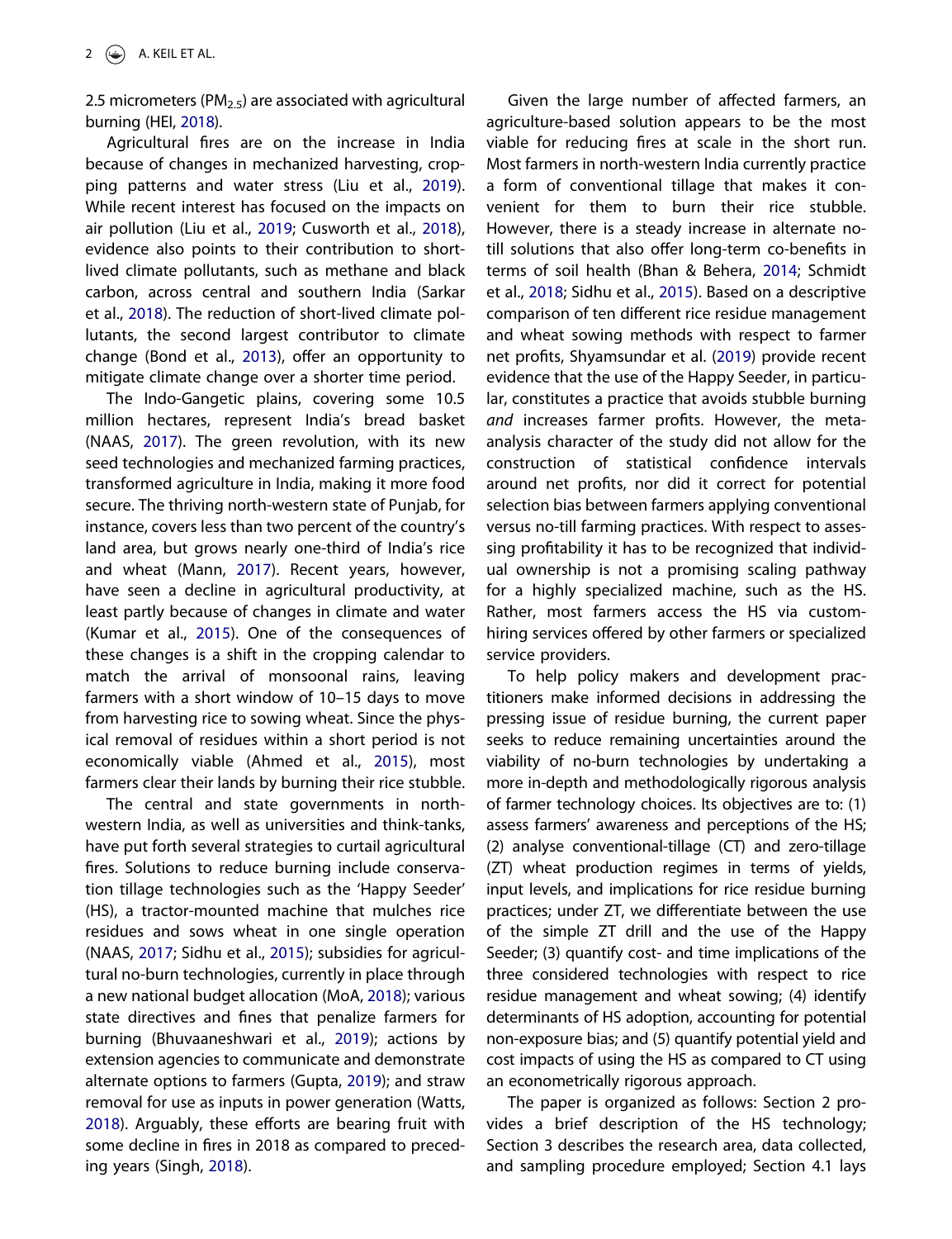out the econometric approach followed to address objectives (4) and (5), while Section 4.2 describes the model specification in more detail; Section 5 presents the results of the descriptive and econometric analyses, which are discussed in Section 6; Section 7 concludes and derives recommendations for policy and development programming.

## 2. Background on zero-tillage and the Happy Seeder

<span id="page-3-4"></span><span id="page-3-1"></span>CT practices in wheat typically involve multiple passes of the tractor to accomplish plowing, harrowing, planking and seeding operations (Erenstein & Laxmi, [2008\)](#page-23-7). In contrast, ZT uses a zero-till drill to sow wheat directly into unplowed fields with a single pass. The typical ZT drill opens 6–13 narrow slits using inverted-T openers to place both seed and fertilizers at a depth of 7.5–10 cm (Mehla et al., [2000](#page-23-8)). ZT for wheat seeding has been tested extensively and found effective in terms of economics and timeliness of wheat sowing in comparison with CT in the rice-wheat system (Aryal et al., [2016](#page-22-8); Erenstein & Laxmi, [2008](#page-23-7); Jat et al., [2020](#page-23-9); Keil et al., [2017](#page-23-10); Krishna & Veettil, [2014\)](#page-23-11). However, significant advances in mechanized (combine) harvesting of rice over the years has resulted in large amounts of loose residues in the field. These conditions create problems for direct drilling of wheat seed into combine-harvested rice fields using the normal ZT seed drill due to: (1) straw accumulation in the furrow openers; (2) poor traction of the seed metering drive wheel due to the presence of loose straw; and (3) the need for frequent lifting of the implement under heavy residue conditions, resulting in uneven seed depth and poor crop establishment (Sidhu et al., [2015](#page-24-5)). An improved substitute drill is the Happy Seeder, a specialized no-till seeder, which has been developed, validated and refined by agricultural researchers over the last 15 years (Sidhu et al., [2015](#page-24-5)).

The Happy Seeder is a tractor mounted implement that combines a ZT seeder with a straw management unit. The latter comprises of serrated rotating flails attached to a roller that shreds and clean the residues in front of the tyne openers and then deposits the residue around the seeded row as mulch. This is done in one simple operation of direct-drilling in the presence of standing as well as loose surface residues. The residue left on the surface as mulch helps reduce evaporation losses, suppresses weed growth, buffers soil moisture and temperature, and facilitates a

<span id="page-3-6"></span><span id="page-3-5"></span>more efficient uptake of water and nutrients by plant roots (Sidhu et al., [2015;](#page-24-5) Singh et al., [2015](#page-24-10)). The use of the HS also reduces labour requirements for crop establishment by as much as 80%, irrigation needs by 20–25%, and herbicide use by as much as 50% (Saunders et al., [2012](#page-24-11)). It further reduces fuel use and improves productivity, particularly under climatic stress conditions (Aryal et al., [2016](#page-22-8); Saunders et al., [2012](#page-24-11); Sidhu et al., [2015\)](#page-24-5). The HS works best in combination with a simple straw spreading mechanism, called the 'Super Straw Management System' (Super SMS) that can be attached to the combine harvester, which enables uniform spreading residue across the harvesting width. The development of the Super SMS enhances the efficiency of the HS and improves crop establishment and yields (Lohan et al., [2018](#page-23-12); NAAS, [2017\)](#page-24-0). Approximately 11,000 HS are already in use in north-west India, of which over 80% operate in Punjab (personal communication with machine manufacturers). Eighteen manufacturers currently produce the HS.

## 3. Research area, sampling procedure, and data collection

<span id="page-3-0"></span>To understand farmer decisions related to the use of different no-burn technologies we undertook a survey in four districts in India's north-western state of Punjab. Out of a gross cropped area of 7.79 million ha in Punjab, some 2.92 million ha (38%) are used to cultivate paddy (DoA, [2015](#page-22-9)). Farmers mainly grow two categories of rice – coarse (non-basmati) and basmati rice, with coarse rice more likely to be combine-harvested (Gupta, [2012\)](#page-23-13), leaving large amounts of straw on the field. Thus, the area under basmati rice subtracted from the area under paddy cultivation can be used as a proxy for the area prone to residue burning (Lohan et al., [2018\)](#page-23-12).

<span id="page-3-3"></span><span id="page-3-2"></span>To select our survey districts, we first identified those districts which had more than 70% of net sown area under coarse (non-basmati) rice varieties during the *kharif* season (July to October) of 2017. Based on the burned area reported by recent studies, these districts were further classified into 'high residue burning' and 'low residue burning': for each district, an index was created by dividing the area under crop residue burning by the total area under coarse grain paddy. Depending on whether the index was below or above the median value we classified the district as low or high burning. The area under coarse rice was computed using data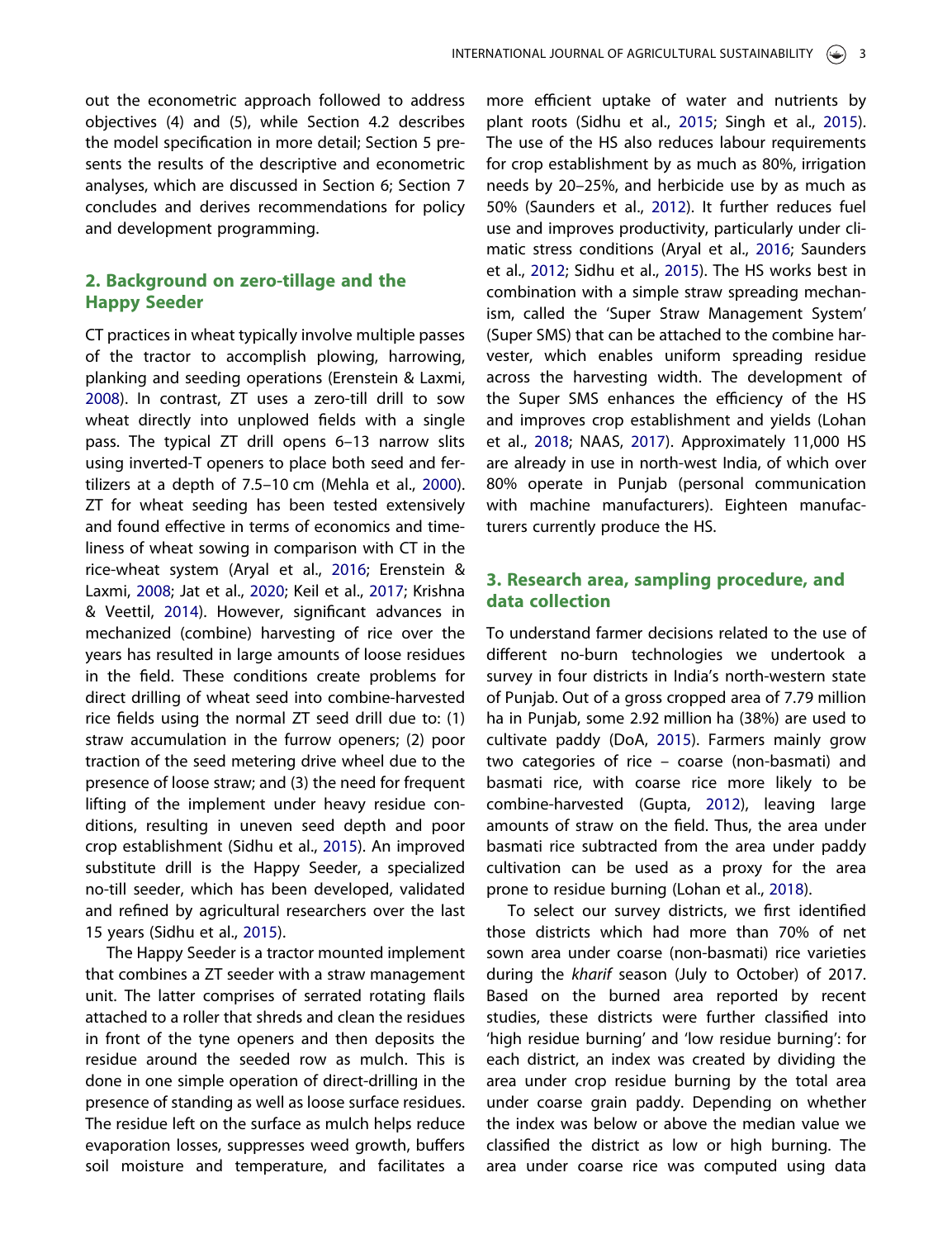<span id="page-4-3"></span><span id="page-4-0"></span>from APEDA basmati survey report (APEDA, [2017](#page-22-10)). The area under residue burning was taken from Kaur and Rani ([2016](#page-23-14)). Then, two districts were purposively chosen in each category such that they were geographically located close to each other: Ludhiana and Sangrur districts in the high residue burning group, and Patiala and Fatehgarh Sahib in the low residue burning category; all four districts are located in the South-East Region of the state. We chose neighbouring districts in order to minimize variation in agro-climatic factors across the chosen districts. While, in the *kharif* season, at least 80% of the paddy land is used to grow coarse rice varieties in each of the four districts, wheat is the dominant crop in the *rabi* season (November–April). Other major crops are maize, sugarcane, vegetables, pulses, mustard, and cotton (DoA, [2019](#page-23-15)).

<span id="page-4-2"></span>For selecting study villages, we first identified all villages where at least one person had purchased a HS. To compile a complete list, we combined information from leading HS manufacturers on the machines sold in our target districts, lists of farmers who received HS services from Primary Agriculture Cooperative Societies (PACS), $1$  [and lists of subsidy](#page-21-0) recipients for HS purchases provided by the State Department of Agriculture. From the final list, 16 villages were then randomly selected in each survey district using a probability proportionate to village size approach. Since zero-tillage wheat is not very common in the area, as a first stage of data collection a census survey was administered in the 64 (16  $\times$  4) selected villages to stratify the sample by wheat establishment method, differentiating between CT, ZT drill and HS. Based on the data in the census survey, 13 villages were selected from each district, excluding villages that had no HS users. Farm households in the selected 52 (13  $\times$  4) villages were stratified into CT, ZT drill and HS users based on data from the census survey.

To identify farm households for the sample survey, due to their relative scarcity, all no-till households were included in the sample. Out of the stratum of CT users, village-wise random samples were drawn using the following selection rule: if the number of no-till households was less than 15, the number of randomly selected CT households equalled 15 minus the number of no-till households; in cases where the number of no-till households was 15 or more, the number of selected tillage-households was approximately 25% of the number of no-till households in that village. This approach led to a total sample size of 1021 farm households, encompassing 561 CT users, 226 ZT drill users, and 234 HS users in 52 villages. Some households used more than one wheat establishment method; anyone who used the HS (apart from CT and/or ZT drill) was considered a HS user, and anyone using a ZT drill (apart from CT) was considered a ZT drill user.

The data collected encompassed information on general household characteristics, asset endowment and farming practices, and included particularly detailed questions on rice residue management and wheat sowing. Furthermore, survey respondents were asked to provide basic information on three farmers with whom they interacted most frequently about agricultural issues in order to be able to capture potential individual social network effects on HS adoption. All data were collected from household heads by a team of professional enumerators through structured interviews using CAPI software.

## 4. Methodological approach

#### 4.1. Model estimation strategy

## 4.1.1. Accounting for non-exposure to the HS technology

<span id="page-4-4"></span><span id="page-4-1"></span>In instances where a technology is relatively new to an area, as is the case with the HS in the research area, a model that identifies adoption determinants needs to account for potentially lacking awareness of the technology among farmers in order to avoid estimates to be affected by non-exposure bias. The bias results from the fact that farmers who are not aware of a new technology have no chance to adopt it, although they may have adopted if they had known about it (Diagne & Demont, [2007\)](#page-22-11). Non-exposure bias can arise due to (1) farmers differing in their ambitions to search for information about new technologies and their ability and willingness to process such information; and (2) farmers differing in their access to information about new technologies; in particular, so-called 'progressive' farmers and communities may be targeted by agricultural development projects or have a higher level of connectivity to state extension or private sector input suppliers (Diagne & Demont, [2007](#page-22-11)). Based on the approach of van de Ven and van Praag [\(1981\)](#page-24-12) and building on Keil et al. ([2017](#page-23-10)), we apply a two-stage estimation framework using a probit model with sample selection to correct for potential non-exposure bias. The first-stage probit model identifies determinants of 'knowledge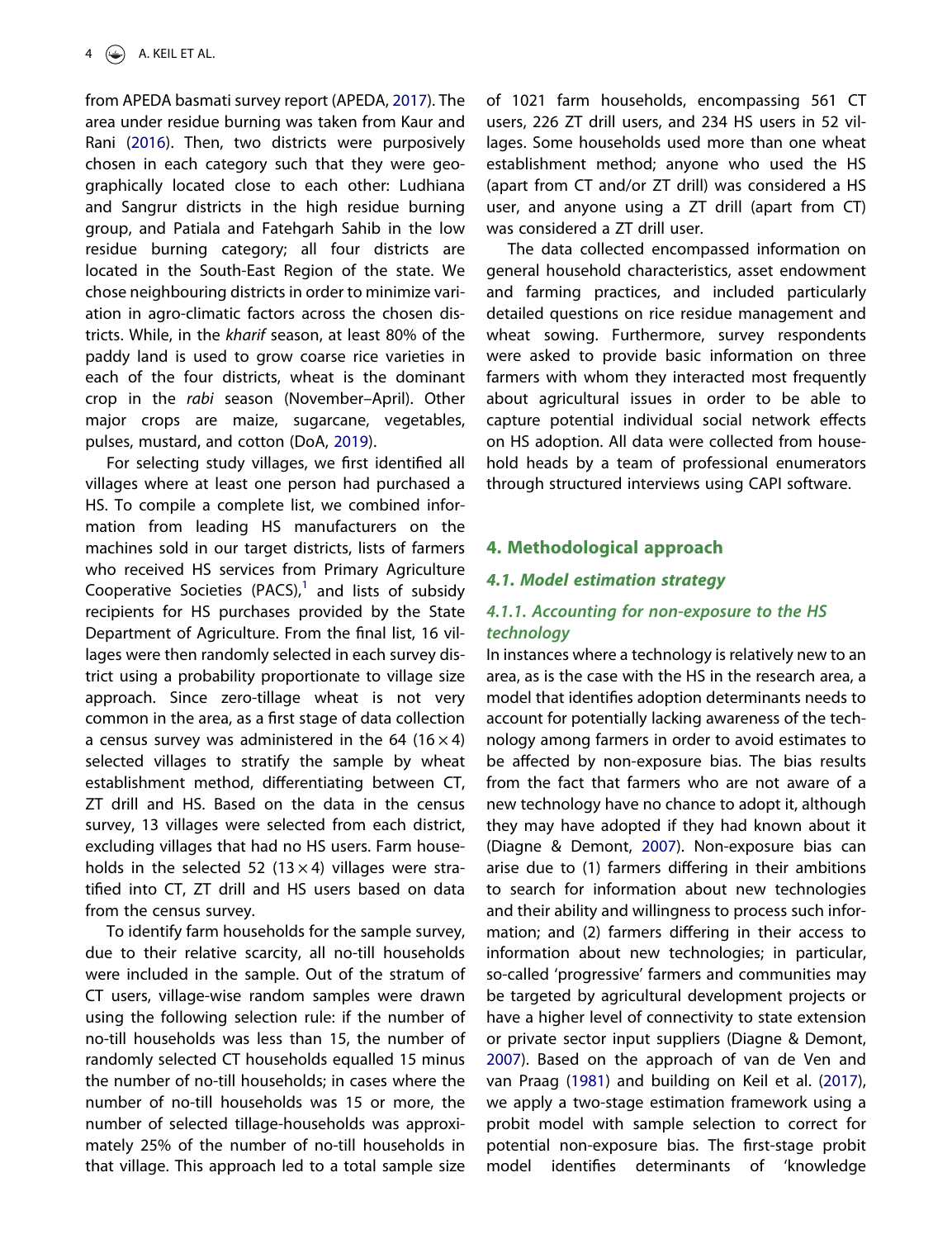<span id="page-5-5"></span>exposure' (Kabunga et al., [2012\)](#page-23-16); in the second stage, a probit model identifies determinants of technology adoption among the aware sub-sample. Since the sample selection process is non-random, nonexposure bias needs to be controlled for. This is achieved by estimating a 'heckprobit' model which includes the Inverse Mills Ratio (IMR) in the secondstage probit model, analogous to the method proposed by Heckman ([1979\)](#page-23-17) for the case of a secondstage regression with a continuous dependent variable.

## <span id="page-5-4"></span>4.1.2. Accounting for social network effects in the adoption process

<span id="page-5-6"></span><span id="page-5-3"></span><span id="page-5-2"></span>Since the seminal review by Feder et al. [\(1985\)](#page-23-18) on the adoption of agricultural innovations, which focused on individual-specific farm and farmer characteristics as potential adoption determinants, the role of social learning has been increasingly accounted for in later studies (Feder & Savastano, [2006;](#page-23-19) Foster & Rosenzweig, [1995;](#page-23-20) Granovetter, [2005](#page-23-21)). As pointed out by Manski ([2000](#page-23-22)), farmers may not only be influenced by the adoption behaviour of their individual social networks (endogenous network effect), but also by their network members' socio-economic characteristics (exogenous network effect). Drawing on the work of Matuschke and Qaim [\(2009\)](#page-23-23), we account for endogenous and exogenous individual network effects as in the following equation:

$$
y_i = \beta X_i + \delta y_{n(i)} + \varepsilon X_{n(i)} + u_i \tag{1}
$$

<span id="page-5-7"></span><span id="page-5-1"></span>where  $y_i = 1$  if the household used the HS for wheat sowing in the *rabi* season 2017/18, and  $y_i = 0$  if conventional tillage was used. As emphasized by Feder et al. ([1985](#page-23-18)), a binary (yes/no) measure of technology adoption has severe shortcomings if there is great variation in the adoption *intensity* in terms of share of land allocated to the innovation. However, in our case we find that, once the decision is made to use the HS, the practice is used on the entire wheat area by 89% of adopters, justifying the use of a binary dependent variable. Further, *X<sup>i</sup>* is a vector of exogenous regressors, *yn*(*i*) denotes the adoption behaviour of household *i*'s individual social network, and *Xn*(*i*) is a vector of exogenous network member characteristics;  $\beta$ ,  $\delta$ , and  $\epsilon$  are (vectors of) parameters to be estimated, and *u<sup>i</sup>* is a random error term. However, adopting the approach of Keil et al. ([2017](#page-23-10)), we extend the methodology of Matuschke and Qaim ([2009](#page-23-23)) by accounting for potential non-exposure bias as elaborated above. Hence, we estimate the

model:

$$
y_i = \dot{\beta}\dot{X}_i + \beta_{\lambda}\dot{\lambda}_i + u_{1i} \tag{2}
$$

where  $\dot{X}_i$  encompasses all regressors included in Equation (1) and  $\lambda_i$  is the IMR derived from an exposure equation of the form

$$
a_i = \dot{\gamma} \dot{Z}_i + u_{2i} \tag{3}
$$

where  $\dot{Z}_i$  in addition to other regressors, contains endogenous and exogenous individual social network characteristics as specified in Equation (1). We use the Stata 15 software package ([www.stata.](http://www.stata.com) [com](http://www.stata.com)) to estimate the 'heckprobit' model, specifying heteroskedasticity-consistent standard errors that account for clustering of the sample at the village level. The model produces a Wald test on the null hypothesis that the correlation between error terms  $u_{1i}$  and  $u_{2i}$   $\rho = 0$ , in which case non-exposure bias does not exist, and Equation (2) simplifies to Equation (1).

### 4.1.3. Estimating the on farm impacts of Happy Seeder adoption

<span id="page-5-0"></span>Unless the technology dissemination takes place in a randomized experiment setup, farmers decide themselves whether to adopt or not, making adoption a non-random process. Direct comparison of outcomes between adopting and non-adopting households can be misleading as these groups may differ systematically, both with respect to observed and unobserved attributes. The measure of association between treatment (in our case, Happy Seeder adoption) and outcome (here, yield or PUC of wheat production) could be distorted due to a sample selection that does not accurately reflect the target population. The conventional statistical procedure to address this bias is the use of instrumental variable regression which allows to quantify the impact of technology adoption on outcome variables of interest, whilst eliminating the effect of reverse causation or simultaneity (Angrist & Pischke, [2008](#page-22-12)). However, when the technology impact is not homogeneous across sample households, interaction terms between the endogenous adoption variable and other covariates (e.g. education) need to be included in the model. The number of instrumental variables required to just identify the model increases with the number of interaction terms. In general, it is difficult to even find a single suitable instrumental variable for model identification, and many a time the choice of the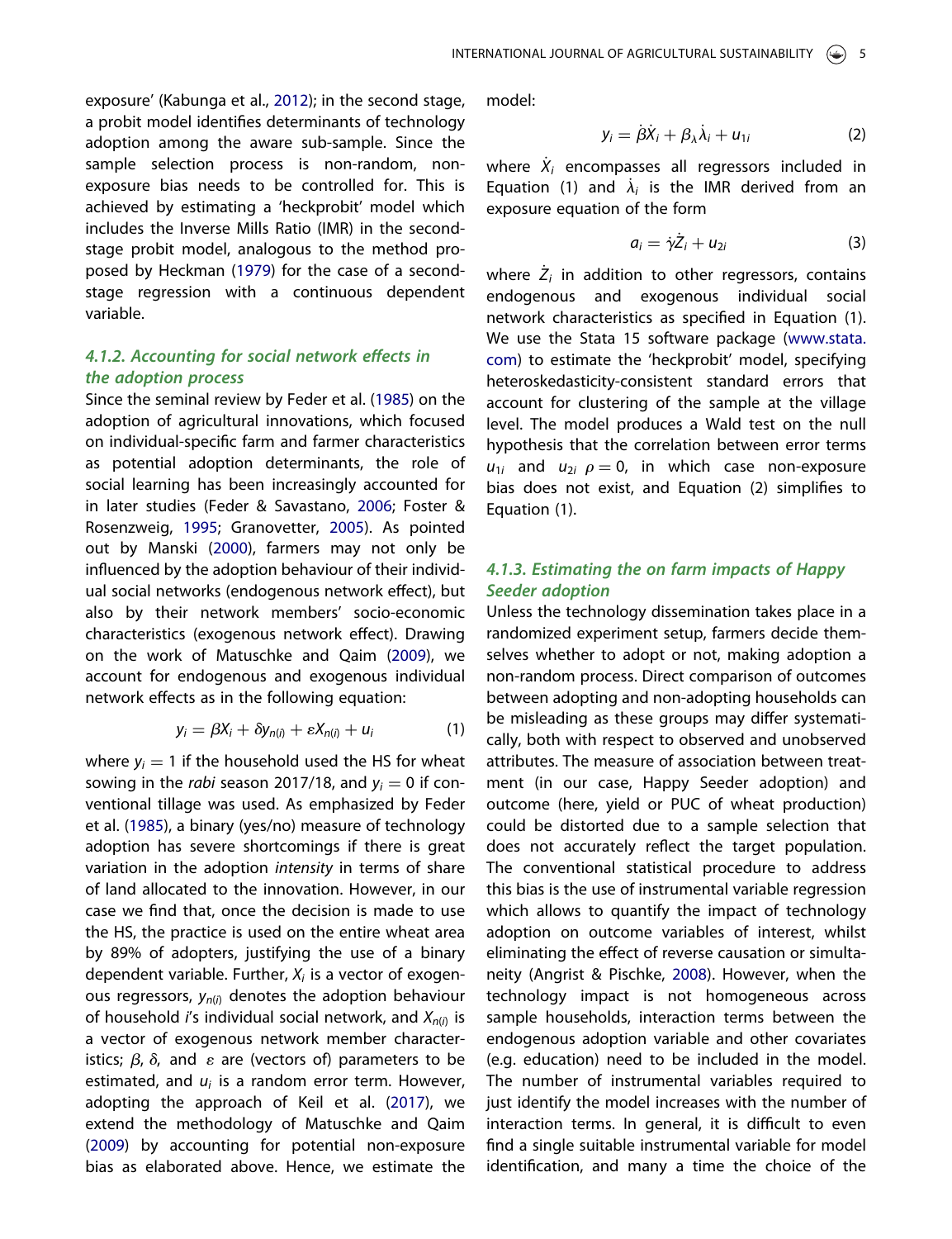instruments is debatable for not meeting the exclusion restriction. The magnitude of this challenge increases when one attempts to estimate the heterogenous impacts of an endogenous variable.

A more elegant and convenient way to address self-selection bias is to employ an endogenous treatment effects (ETE) approach, where adoption is treated as a regime shifter, and a single instrumental variable (selection instrument) suffices to capture the heterogenous effects of the technology. The inherent assumption of the ETE framework is that the error terms are independent and identically distributed, meaning that the outcome and treatment status of each respondent are unrelated to the outcome and treatment status of all the other individuals in the population. Thus, although these models are less suitable for modelling correlated data arising from hierarchical or longitudinal study designs, they are ideal for estimating impacts from cross-sectional datasets, as in our study. The main advantages of an endogenous switching model are that they allow to model both the allocation of households to various treatments and the effects of treatment on other outcomes, while estimating the degree to which common, unmeasured variables affect both the outcome and the explanatory variables. This approach considers the potential selection bias and simulates how non-adopters would fare had they entered the adopter group (Winship & Mare, [1992\)](#page-24-13).

<span id="page-6-5"></span>Estimation of the ETE model involves two stages. The first stage is a selection equation, based on a binary choice function, where technology adoption (*Ai* ) by household *i* is hypothesized to be determined by a number of farm-household attributes.

$$
A_i^* = \mathbf{z}_i \alpha + \eta_i \quad \text{where} \quad A_i = \begin{cases} 1 & \text{if} \quad A_i^* > 0 \\ 0 & \text{otherwise} \end{cases} \tag{4}
$$

<span id="page-6-2"></span>The observed realization *A<sup>i</sup>* of the dichotomous latent variable  $A_i^*$  captures the expected benefits from technology adoption; z*<sup>i</sup>* are the observed farmhousehold characteristics affecting the adoption variable,  $\alpha$  is the parameter vector to be estimated, and  $\eta_i$ is the unobserved heterogeneity. In the second stage of the ETE estimation, the outcome of interest is modelled based on the observed adoption realization *A<sup>i</sup>* . The details of the ETE estimation are provided by (Greene, [2008\)](#page-23-24). Two regime equations are specified explaining the outcome of interest, based on the selection function:

$$
Regime 1: Y_{1i} = \mathbf{x}_{1i}\psi_1 + \varepsilon_{1i} \text{ if } A_i = 1 \qquad (5a)
$$

$$
Regime 2: Y_{2i} = \mathbf{x}_{2i} \psi_2 + \varepsilon_{2i} \text{ if } A_i = 0 \qquad (5b)
$$

<span id="page-6-0"></span>where x*<sup>i</sup>* are farm-household characteristics affecting the outcome variable (Y<sub>i</sub>),  $\psi_1$  and  $\psi_2$  are parameter vectors to be estimated, and  $\varepsilon_1$  and  $\varepsilon_2$  are the error terms for regimes 1 and 2, respectively. For a robust identification of the model the selection equation should contain at least one variable (i.e. selection instrument) that is correlated with adoption but uncorrelated directly with the outcome (exclusion restrictions; Deb & Trivedi, [2006](#page-22-13)). We use variables related to social network characteristics (*NM HS use* and *NM age*) as the selection instruments. Similar to the two-stage least squares or control function approach, selection instruments are required in the ETE framework for the model to be identified. Di Falco et al. ([2011](#page-22-14)) suggested a simple falsification test to examine admissibility of these instruments. A valid selection instrument will affect adoption, but not the outcome among non-adopters.

<span id="page-6-6"></span><span id="page-6-4"></span><span id="page-6-3"></span><span id="page-6-1"></span>Several studies have modelled the heterogeneous impacts of interventions in agriculture employing the ETE framework (e.g. Krishna et al., [2019](#page-23-25); Manda et al., [2016](#page-23-26); Yahaya et al., [2018\)](#page-24-14). Here, we use the ETE model to compare the expected outcomes in terms of yield and PUC of Happy Seeder adopters and non-adopters, and to investigate the expected outcomes in the counterfactual hypothetical cases that adopter households had not adopted the technology. We can estimate the average effect of adoption on a population of farm households as  $E(Y_1|A_i = 1 - Y_2|A_i = 0)$ , where *E* is the mathematical expectation operator. This is denoted the average treatment effects (ATE) parameter, which in the impact evaluation literature is equivalent to the 'intention-to-treat' effect or the 'supply-of-the-technology' effect (Nguezet et al., [2011\)](#page-24-15), in our case the impact of supplying the Happy Seeder technology to farmers. The impact parameter that identifies the causal effect of adoption in the presence of non-compliance is the average treatment effect on the treated (ATT), which restricts the computation of the average treatment effect to the subpopulation of adopters, that is  $E(Y_1 - Y_2)|A_i = 1$ .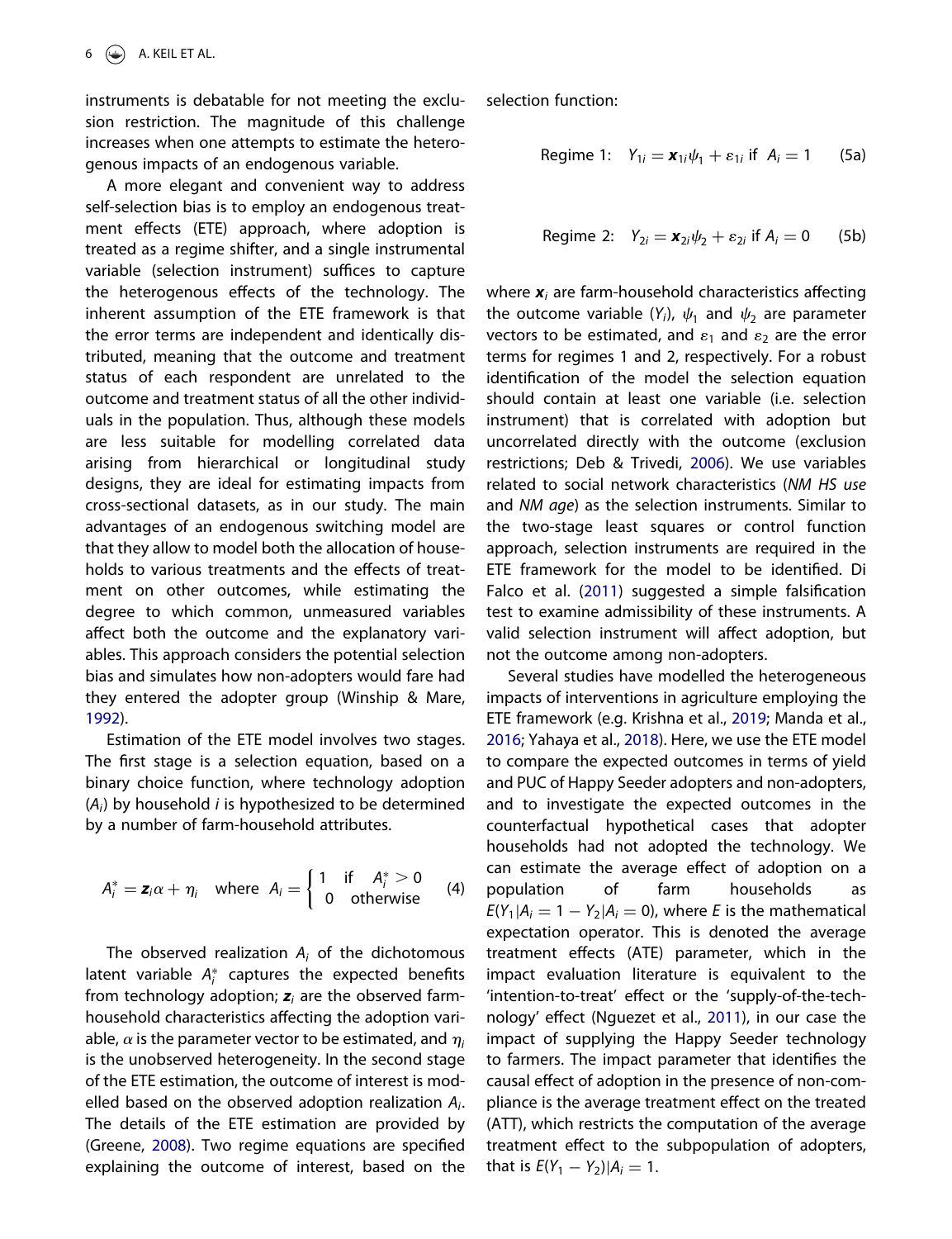#### 4.2. Model specification

#### 4.2.1. Determinants of Happy Seeder adoption

The dataset used to identify HS adoption determinants comprises 234 HS users and 561 users of conventional tillage (CT) in wheat. 49 CT users (8.7%) had never heard about the HS technology at the time of the survey. Hence, we account for potential non-exposure bias in our analysis, as elaborated above.

<span id="page-7-5"></span><span id="page-7-0"></span>Based on the review of technology adoption determinants by Feder et al. [\(1985](#page-23-18)) and drawing on the concept of livelihood resources as depicted in the sustainable livelihoods framework (Chambers & Conway, [1992;](#page-22-15) Scoones, [1998](#page-24-16)), we hypothesize the households' asset base and risk preferences to influence the decision to adopt the HS. The asset base includes (1) natural capital, (2) human capital, (3) financial capital, and (4) social capital and information access. Variables measuring access to input and output markets were tested and found to not influence HS adoption; for reasons of statistical efficiency they were omitted from the final models. Definitions and summary statistics of the dependent and explanatory variables used are presented in [Table 1](#page-8-0). The table further shows that the first-stage equation contains two dummy explanatory variables, TV and internet use to access agricultural information, which are omitted from the second-stage; as pointed out by Rogers [\(2003\)](#page-24-17), mass media are of particular importance for raising awareness, while interpersonal communication channels have greater relevance regarding the adoption decision. Including at least one variable in the vector of selection equation regressors (*Z<sup>i</sup>* ) which is not contained in the regressors of the second stage (*X<sup>i</sup>* ) is not only conceptually consistent, but also highly desirable for econometric reasons. If *Z<sup>i</sup>* and *X<sup>i</sup>* are identical, the IMR can be highly correlated with the elements of *X<sup>i</sup>* , resulting in inflated standard errors (Wooldridge, [2006](#page-24-18), p. 620).

<span id="page-7-7"></span><span id="page-7-6"></span><span id="page-7-4"></span><span id="page-7-2"></span>To adequately reflect the concept of information *access*, the variable *Extension access* indicates the extent to which information from the extension service was generally available, assessed on a Likert scale; frequently used alternative specifications, such as extension visits received or field days attended, constitute combined measures of extension access and the farmer's decision whether or not to make use of it (Doss, [2006\)](#page-23-27). For similar reasons, we chose to measure *Credit access* in terms of potential credit availability on a Likert scale, rather than eliciting the amount actually borrowed, which potentially confounds access to credit with demand for credit. While most models of technology adoption treat risk preferences as an unobservable factor, we include a proxy of the household head's risk preferences as an explanatory variable, which is based on a self-assessment question and has been previously applied by Gloede et al. [\(2011\)](#page-23-28).

<span id="page-7-3"></span><span id="page-7-1"></span>As elaborated above, a salient feature of our model is the inclusion of the respondents' individual agricultural information network characteristics as explanatory variables. These variables are based on information provided by the survey respondents regarding those three farmers with whom they interacted most frequently about agricultural issues, referred to as network members (NMs) in the following. To capture endogenous network effects, we collected data on the NMs' HS adoption status, including information on the timing of adoption. The latter is crucial to address the so-called reflection problem (Manski, [1993](#page-23-29)): while the behaviour of NMs potentially influences the survey respondent, the reverse is also the case. As suggested by Manski ([2000](#page-23-22)), we therefore assume that the respondent's adoption decision is influenced by the level of success that his NMs had with the technology, which is consistent with empirical findings (e.g. Foster & Rosenzweig, [1995](#page-23-20)). Therefore, only those NMs who used the HS earlier than the respondent enter our model as HS-adopting NMs. To capture potential exogenous network effects, i.e. those attributable to who the NMs are, rather than how they behave, we elicited information about their age, education, and caste (not all of which are included in the final model). Individual social networks tend to be characterized by a high degree of homophily, i.e. they are usually formed among farmers of a similar social status (Keil et al., [2017;](#page-23-10) Rogers, [2003\)](#page-24-17). Econometrically speaking this means that peer group membership itself is likely to be endogenous (Matuschke & Qaim, [2009](#page-23-23); Songsermsawas et al., [2016](#page-24-19)), which the inclusion of NM characteristics as control variables may mitigate to some extent. Potential endogeneity could be better controlled by using instrumental variables: Songsermsawas et al. ([2016](#page-24-19)) used the characteristics of friends of the respondents' NMs (who were unknown to the respondents themselves) as instruments for the NMs' characteristics, but such costly-to-collect information was not available in our case. [Table 1](#page-8-0) lists the definitions and summary statistics of the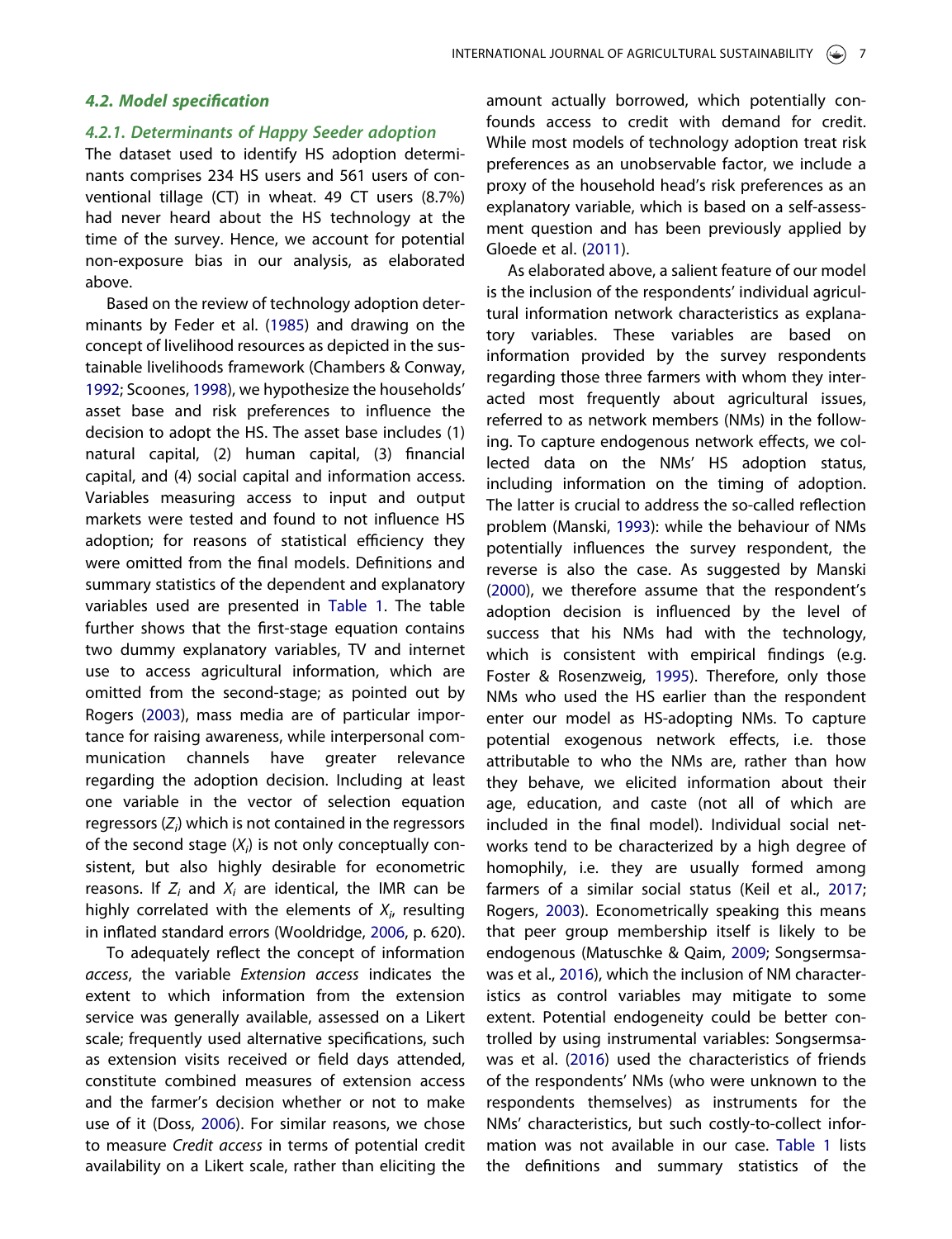<span id="page-8-0"></span>Table 1. Definitions and summary statistics of dependent and explanatory variables in regression models explaining awareness and adoption of the Happy Seeder (HS) for wheat sowing in Punjab, India.

|                                                           |     |                                                                                                                                       |        | Awareness stage<br>$(N = 795)$ |                   | Adoption<br>conditional on<br>awareness<br>$(N = 746)$ |
|-----------------------------------------------------------|-----|---------------------------------------------------------------------------------------------------------------------------------------|--------|--------------------------------|-------------------|--------------------------------------------------------|
| Variable description                                      |     |                                                                                                                                       | Mean   | Std.<br>Dev.                   | Mean              | Std.<br>Dev.                                           |
| Dependent variables                                       |     |                                                                                                                                       |        |                                |                   |                                                        |
| HS awareness                                              | $=$ | Dummy, $=1$ if HH $^a$ head has at least heard about HS, 0 otherwise                                                                  | 0.938  | 0.241                          | $\qquad \qquad -$ |                                                        |
| HS adoption                                               | $=$ | Dummy, =1 if HH used HS in wheat in the 2017/18 rabi season, 0<br>otherwise                                                           |        |                                | 0.314             | 0.464                                                  |
| Natural capital                                           |     |                                                                                                                                       |        |                                |                   |                                                        |
| Cultivable area<br>Human capital                          | $=$ | Total area available for cultivation (ha)                                                                                             | 5.241  | 4.421                          | 5.323             | 4.480                                                  |
| Dependency ratio                                          | $=$ | Dependency ratio (no. HH members aged <14 and >65 / all HH<br>members)                                                                | 0.189  | 0.172                          | 0.190             | 0.172                                                  |
| Age                                                       | $=$ | Age of HH head (years)                                                                                                                | 51.016 | 10.923                         | 51.090            | 11.024                                                 |
| High education                                            | $=$ | Dummy, $=1$ if educational achievement of HH head is $> 12$ th<br>grade, 0 otherwise                                                  | 0.196  | 0.397                          | 0.202             | 0.402                                                  |
| General caste                                             | $=$ | Dummy, =1 if HH belongs to one of the 'general' (non-<br>marginalized) castes, 0 otherwise                                            | 0.936  | 0.245                          | 0.936             | 0.246                                                  |
| Risk preference                                           | $=$ | HH head's general risk preference, self-assessed on a scale from<br>$0$ (= fully avoiding risk) to 10 (= fully prepared to take risk) | 6.031  | 1.301                          | 6.044             | 1.297                                                  |
| Financial capital                                         |     |                                                                                                                                       |        |                                |                   |                                                        |
| Credit access                                             | $=$ | Perceived credit access on a scale from $0 (=$ no access) to<br>$5 (= very good access)$                                              | 3.246  | 0.752                          | 3.266             | 0.746                                                  |
| Non-farm share<br>Information access                      | $=$ | Share of non-farm income in total HH income in 2017 (%)                                                                               | 4.110  | 12.447                         | 3.746             | 11.532                                                 |
| Farmer association                                        | $=$ | Dummy, $=1$ if HH head is member of the local farmer<br>association, 0 otherwise                                                      | 0.316  | 0.465                          | 0.322             | 0.467                                                  |
| <b>Extension access</b>                                   | $=$ | Perceived access to agricultural extension on a scale from $0 (=$<br>no access) to $5$ (= very good access)                           | 3.181  | 0.790                          | 3.186             | 0.800                                                  |
| TV use                                                    | $=$ | $=$ Dummy, $=$ 1 if TV is used as source of agricultural information,<br>0 otherwise                                                  | 0.160  | 0.367                          |                   |                                                        |
| Internet use                                              | $=$ | $=$ Dummy, $=$ 1 if the internet is used as source of agricultural<br>information, 0 otherwise                                        | 0.006  | 0.079                          | $\qquad \qquad -$ |                                                        |
| Social network characteristics                            |     |                                                                                                                                       |        |                                |                   |                                                        |
| NM HS use <sup>a</sup>                                    | $=$ | No. network members (NMs) of the respondent who used HS<br>before him/her                                                             | 0.570  | 0.994                          | 0.601             | 1.016                                                  |
| NM age<br>District dummies (Ludhiana is<br>base district) | $=$ | Average age of NMs (years)                                                                                                            | 45.404 | 6.991                          | 45.483            | 6.957                                                  |
| Fatehgarh                                                 | $=$ | Dummy, =1 if HH is located in Fatehgarh Sahib district, 0<br>otherwise                                                                | 0.218  | 0.413                          | 0.218             | 0.414                                                  |
| Ludhiana                                                  | $=$ | Dummy, =1 if HH is located in Ludhiana district, 0 otherwise                                                                          | 0.216  | 0.412                          | 0.190             | 0.393                                                  |
| Patiala                                                   | $=$ | Dummy, =1 if HH is located in Patiala district, 0 otherwise                                                                           | 0.191  | 0.393                          | 0.197             | 0.398                                                  |
| Sangrur                                                   | $=$ | Dummy, =1 if HH is located in Sangrur district, 0 otherwise                                                                           | 0.375  | 0.484                          | 0.394             | 0.489                                                  |

Notes: HH = Household; HS = Happy Seeder; NM = Network member.

<sup>a</sup>Out of three primary agricultural network members.

dependent and explanatory variables used in the awareness and adoption stages of the 'heckprobit' model. The same variables are used in the selection equation of the ETE model.

## 4.2.2. Impact of the Happy Seeder on wheat yields and production costs

We estimate separate models for two outcome variables of interest: Model 1 explores the impact of HS relative to CT wheat on land productivity, i.e. grain yield measured in kg ha−<sup>1</sup> ; Model 2 assesses the

impact on the profitability of wheat production, measured as per-unit production cost (PUC). More specifically, PUC measures the variable cost per quintal (=100 kg) of wheat grain produced. We do not account for fixed costs in our analysis as these are highly idiosyncratic and largely independent of the two technologies under consideration. Land resources can be owned and/or rented in, as is the case with agricultural machinery. Furthermore, machine depreciation depends on use intensity, which in turn depends on the landholding size and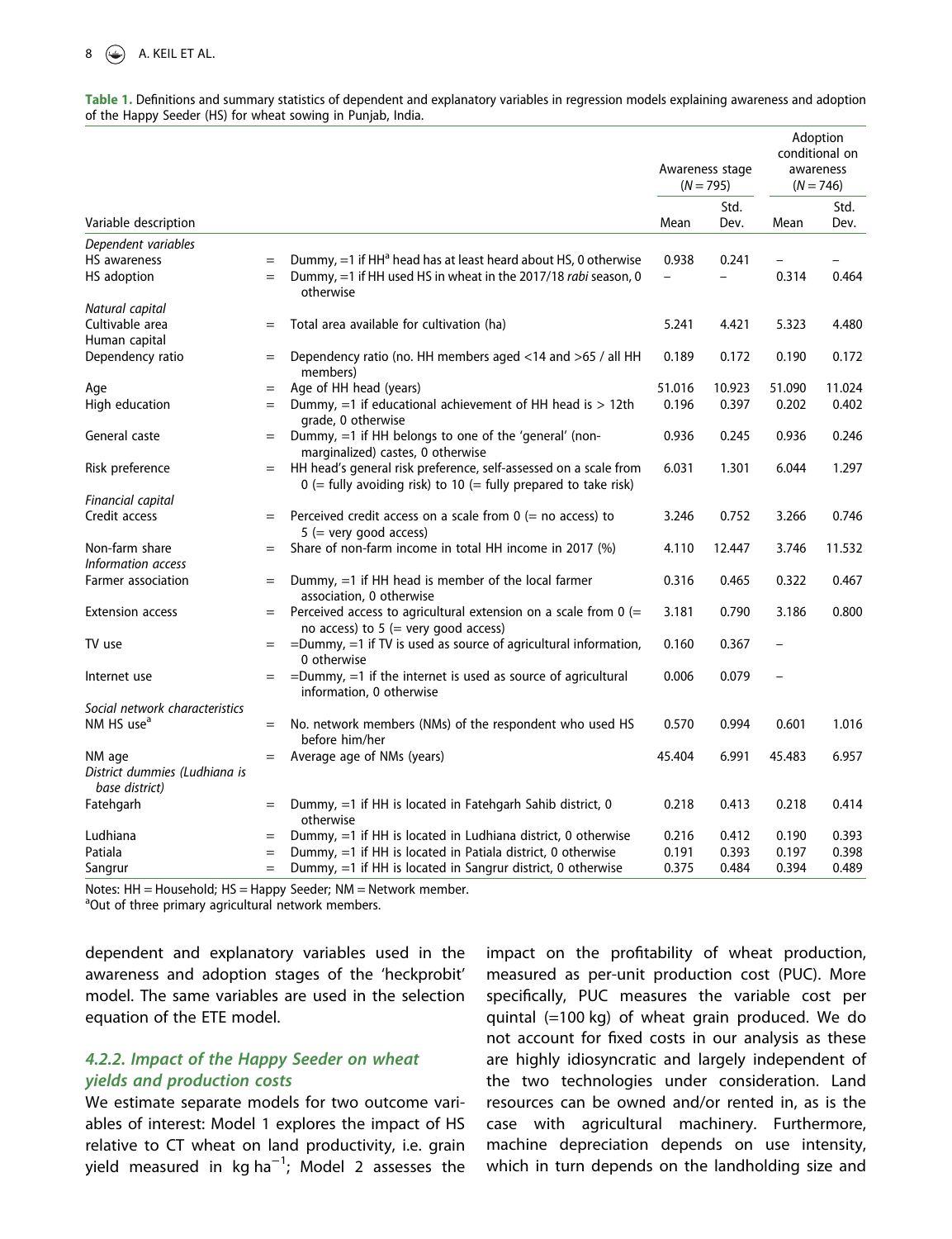the cropping system practiced. Moreover, the multitude of implements used vary widely in their respective investment cost and useful life, compromising any attempt to capture the associated fixed costs in a meaningful way. Most importantly, as indicated in the introduction, most farmers access specialized machinery, such as the HS, via custom-hiring services offered by other farmers or specialized service providers, so that only variable costs are incurred. PUC does include the imputed cost of family labour input, valued at the median wage rate paid to hired labour in the research area, which amounted to 39 Indian Rupees (INR) per hour (1 USD = 64.8 INR as of Nov 01, 2017).

Both models use the same set of explanatory variables, encompassing agricultural input variables, agronomic control variables, and management related control variables [\(Table 2](#page-10-0)). Same as yield, agricultural inputs are measured on a per-hectare basis, which is why land is omitted as an input factor. The variable *Capital input* encompasses all non-labour related variable costs; the cost of hired labour is captured by *Labour expenses*, and total labour input (both family and hired labour) is measured by *Labour hours*. The dependent variables and agricultural input factors enter the model in their logged form as this achieves more compact distributions and a superior fit compared to the unlogged specification. Agronomic control variables are related to the sowing time (which can have important yield implications in the research area, as elaborated in Section 2), wheat varieties used, and soil characteristics. Management related control variables encompass the same set of variables as in the first stage (selection equation) of the ETE model, apart from the following exceptions: *Credit access* is omitted since capital input is directly accounted for. The variables related to social network characteristics, *NM HS use* and *NM age*, are used as selection instruments (see Section 4.1.3) and are therefore omitted from the outcome equations. Variables measuring farmer-to-farmer extension have been used as selection instruments in other studies (Ayuya et al., [2015](#page-22-16); Di Falco et al., [2011\)](#page-22-14). As suggested by Di Falco et al. [\(2011\)](#page-22-14), we perform a simple test to verify the validity of these instruments: while both variables affect the decision to adopt the HS (see [Table 8\)](#page-17-0), they should not affect wheat yields and PUC among the non-adopting households. In the case of PUC, both variables are jointly insignificant  $(F-stat. = 0.48, P = 0.62)$ , hence clearly passing the validation test. In the yield model, *NM age* is insignificant

(*P* = 0.42), but *NM HS use* is significant at the 5% level. While this is a limitation of Model 1, we argue that the inclusion of at least one valid instrument in the selection equation does ensure the identification of the model. Two variables controlling for machine ownership versus use of custom-hiring services, *No. implements owned* and *No. services hired*, are included in the outcome equations only. They are endogenous to HS adoption since the technology reduces the number of implements used for rice residue management and wheat sowing to strictly one. Apart from listing summary statistics, [Table 2](#page-10-0) indicates whether the means of the explanatory variables differ significantly between CT and HS wheat regimes.

#### 5. Results

## 5.1. Awareness and farmer perceptions of the Happy Seeder

Our measure of 'awareness' indicates whether or not the respondent household head had at least heard about ZT and the HS at the time of the survey. [Table](#page-11-0) [3](#page-11-0) shows that farmers' awareness of ZT/HS was generally high (Column 4). It further compares awareness and use of ZT and the HS across landholding terciles (Columns 1–3), revealing some scale bias with respect to the HS; i.e. the proportion of farmers in the smallest tercile being aware of and using the HS was lower than the respective shares in the largest tercile, whereby the middle tercile took an intermediate position. The adoption rate of the HS is of particular interest, which amounted to 8% of the aware farmers in the smallest tercile, 15% in the largest tercile, and 12% overall. The percentages shown in [Table 3](#page-11-0) are based on weighted observations to correct for the over-sampling of ZT drill and HS users in the sample (see Section 3) and can thus be considered representative of the situation in villages *with at least some HS presence* in the survey districts. The table further illustrates that, on average, adopting households applied ZT technologies to more than 90% of their total wheat area in the 2017/18 *rabi* season, with use intensities being particularly high among adopters in the smallest and middle landholding terciles.

<span id="page-9-0"></span>[Table 4](#page-12-0) explores the perceptions that 'aware' farmers have about the HS. We presented a number of statements to our survey respondents and elicited their degree of agreement on an ordinal scale ranging from 'strongly disagree' via 'disagree', 'neutral', 'agree'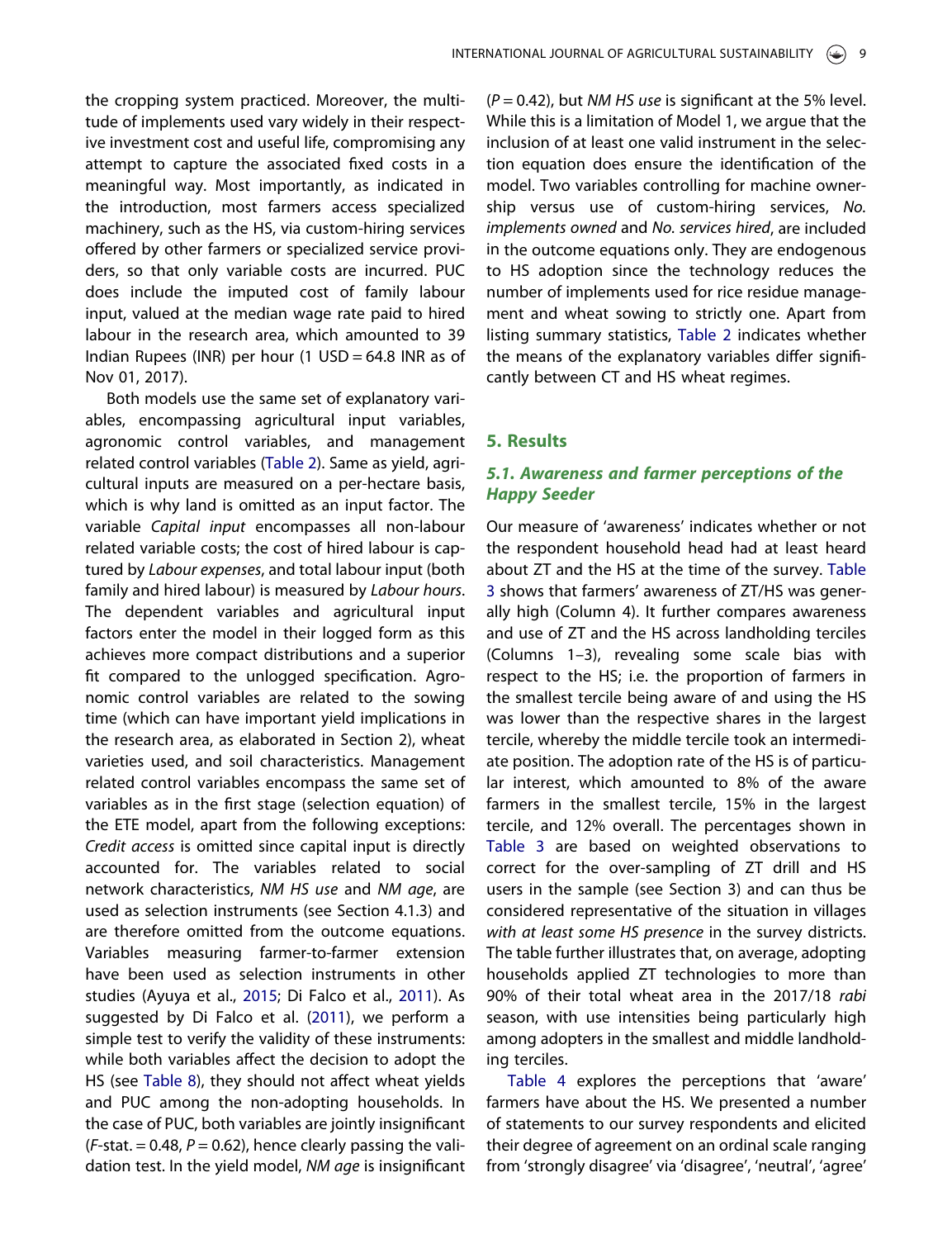<span id="page-10-0"></span>Table 2. Definitions and summary statistics of dependent and explanatory variables in regression models explaining wheat yield and per-unit production costs in conventional-tillage (CT) and Happy Seeder (HS) wheat growing regimes in Punjab, India.

|                                                             |            |                                                                                                                                               | Conventional-tillage<br>wheat<br>$(N = 561)$ |                   | Zero-tillage wheat<br>using HS<br>$(N = 234)$ |                   |                               |
|-------------------------------------------------------------|------------|-----------------------------------------------------------------------------------------------------------------------------------------------|----------------------------------------------|-------------------|-----------------------------------------------|-------------------|-------------------------------|
| Variable description                                        |            |                                                                                                                                               | Mean                                         | Std. Dev.         | Mean                                          | Std. Dev.         | Sig. of<br>diff. <sup>e</sup> |
| Dependent variables <sup>a</sup>                            |            |                                                                                                                                               |                                              |                   |                                               |                   |                               |
| Wheat yield<br>Per-unit cost                                | $=$<br>$=$ | Logged wheat grain yield (kg ha <sup>-1</sup> )<br>Logged total variable per-unit production cost<br>$(INR MT^{-1})^b$                        | 5422.75<br>2120.94                           | 327.71<br>2024.37 | 5492.03<br>1469.62                            | 268.42<br>1174.32 | ****<br>****                  |
| Agricultural input<br>variables <sup>a</sup>                |            |                                                                                                                                               |                                              |                   |                                               |                   |                               |
| Capital input                                               | $=$        | Logged total non-labour capital input (INR $ha^{-1}$ )                                                                                        | 18,984.90                                    | 2254.26           | 17,741.97                                     | 1887.04           | ****                          |
| Labour input                                                | $=$        | Logged hired and family labour input (person-<br>hours $ha^{-1}$ )                                                                            | 58.845                                       | 21.611            | 51.984                                        | 10.473            | ****                          |
| Labour expenses<br>Agronomic control<br>variables           | $=$        | Logged expenses for hiring labour (INR $ha^{-1}$ ) <sup>c</sup>                                                                               | 819.82                                       | 644.47            | 693.56                                        | 458.41            | ***                           |
| Late sown                                                   | $=$        | Dummy, $=1$ if wheat was sown later than Nov<br>13, 0 otherwise                                                                               | 0.045                                        | 0.207             | 0.004                                         | 0.065             | ***                           |
| HD2967                                                      | $=$        | Dummy, =1 if HD2967 variety was used, 0<br>otherwise                                                                                          | 0.549                                        | 0.498             | 0.615                                         | 0.488             | ∗                             |
| HD3086                                                      | $=$        | Dummy, =1 if HD3086 variety was used, 0<br>otherwise                                                                                          | 0.349                                        | 0.477             | 0.303                                         | 0.461             | n.s.                          |
| <b>PBW725</b>                                               | $=$        | Dummy, =1 if PBW725 variety was used, 0<br>otherwise                                                                                          | 0.077                                        | 0.266             | 0.064                                         | 0.245             | n.s.                          |
| Sandy soil                                                  | $=$        | Dummy, $=1$ if soil is sandy, 0 otherwise                                                                                                     | 0.800                                        | 0.400             | 0.880                                         | 0.325             | ***                           |
| Clay soil<br>Management related<br>control variables        | $=$        | Dummy, $=1$ if soil is clayey, 0 otherwise                                                                                                    | 0.012                                        | 0.111             | 0.013                                         | 0.113             | n.s.                          |
| Dependency ratio                                            | $=$        | Dependency ratio (no. HH members aged <14<br>and $>65$ / all HH members)                                                                      | 0.185                                        | 0.168             | 0.200                                         | 0.179             | n.s.                          |
| Age                                                         | $=$        | Age of HH head (years)                                                                                                                        | 51.504                                       | 10.709            | 49.846                                        | 11.356            | **                            |
| High education                                              | $=$        | Dummy, $=1$ if educational achievement of HH<br>head is $> 12$ th grade, 0 otherwise                                                          | 0.189                                        | 0.392             | 0.214                                         | 0.411             | n.s.                          |
| General caste                                               | $=$        | Dummy, =1 if HH belongs to one of the 'general'<br>(non-marginalized) castes, 0 otherwise                                                     | 0.920                                        | 0.272             | 0.974                                         | 0.158             | ***                           |
| Risk preference                                             |            | = HH head's general risk preference, self-assessed<br>on a scale from<br>$0$ (= fully avoiding risk) to 10 (= fully prepared<br>to take risk) | 6.035                                        | 1.287             | 6.021                                         | 1.335             | n.s.                          |
| Non-farm share                                              |            | $=$ Share of non-farm income in total HH income in<br>2017 (%)                                                                                | 4.678                                        | 13.484            | 2.748                                         | 9.400             | n.s.                          |
| Farmer association                                          | $=$        | Dummy, $=1$ if HH head is member of the local<br>farmer association, 0 otherwise                                                              | 0.312                                        | 0.464             | 0.325                                         | 0.469             | n.s.                          |
| <b>Extension access</b>                                     |            | Perceived access to agricultural extension on a<br>scale from $0$ (= no access) to 5 (= very good<br>access)                                  | 3.247                                        | 0.717             | 3.022                                         | 0.925             | ***                           |
| TV use                                                      |            | $=$ = Dummy, =1 if TV is used as source of<br>agricultural information, 0 otherwise                                                           | 0.171                                        | 0.377             | 0.132                                         | 0.340             | n.s.                          |
| Internet use                                                |            | $=$ = Dummy, =1 if the internet is used as source of<br>agricultural information, 0 otherwise                                                 | 0.007                                        | 0.084             | 0.004                                         | 0.065             | n.s.                          |
| No. implements owned                                        | $=$        | Number of implements owned which the farmer<br>uses for rice residue management and wheat<br>sowing <sup>d</sup>                              | 2.160                                        | 1.453             | 0.265                                         | 0.442             | ****                          |
| No. services hired<br>District dummies<br>(Ludhiana is base | $=$        | Number of custom-hiring services used for rice<br>residue management and wheat sowing                                                         | 0.342                                        | 0.809             | 0.372                                         | 0.484             | ****                          |
| district)<br>Fatehgarh                                      | $=$        | Dummy, =1 if HH is located in Fatehgarh Sahib                                                                                                 | 0.253                                        | 0.435             | 0.132                                         | 0.340             | ****                          |
|                                                             |            | district, 0 otherwise                                                                                                                         |                                              |                   |                                               |                   |                               |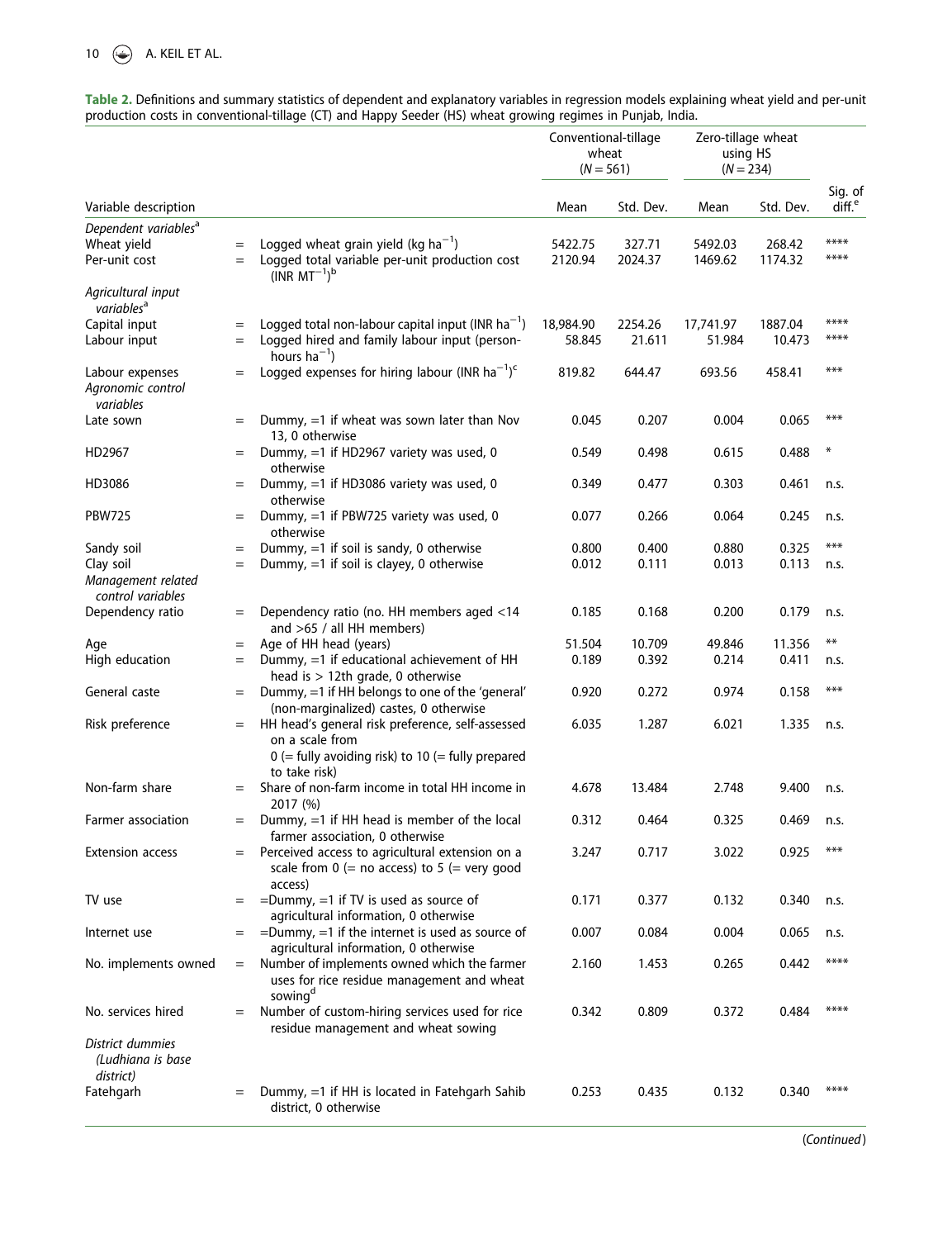#### Table 2. Continued.

|                      |     |                                                                  | Conventional-tillage<br>wheat<br>$(N = 561)$ |           |       | Zero-tillage wheat<br>using HS<br>$(N = 234)$ |                               |
|----------------------|-----|------------------------------------------------------------------|----------------------------------------------|-----------|-------|-----------------------------------------------|-------------------------------|
| Variable description |     |                                                                  | Mean                                         | Std. Dev. | Mean  | Std. Dev.                                     | Sig. of<br>diff. <sup>e</sup> |
| Ludhiana             | $=$ | Dummy, =1 if HH is located in Ludhiana district,<br>0 otherwise  | 0.283                                        | 0.451     | 0.056 | 0.230                                         | ****                          |
| Patiala              | $=$ | Dummy, $=1$ if HH is located in Patiala district, 0<br>otherwise | 0.248                                        | 0.432     | 0.056 | 0.230                                         | ****                          |
| Sangrur              | $=$ | Dummy, =1 if HH is located in Sangrur district, 0<br>otherwise   | 0.216                                        | 0.412     | 0.756 | 0.430                                         | ****                          |

Notes: HH = Household; HS = Happy Seeder.

<sup>a</sup>For ease of interpretation, summary statistics are provided for the unlogged variables.

 $b$ INR = Indian Rupees; 1 USD = 64.8 INR (Nov 01, 2017); MT = metric ton.

Fees paid for mechanization services encompassing a labour- and a machine rental component are included in Capital input.

<sup>d</sup>Maximum of 5 implements owned and 4 services hired in CT wheat. In HS wheat maximum is strictly 1 for both implements owned and services hired; a value of 0 for both variables indicates that the machine was rented and farmer-operated.

e \*(\*\*)[\*\*\*]{\*\*\*\*} Means of CT and HS wheat regimes statistically significantly different at the 10%(5%)[1%]{0.1%} level of alpha error probability. Comparisons based on Mann-Whitney tests in case of interval-scaled variables and chi-square tests in case of dummy variables.

to 'strongly agree'. A 'Don't know' category accommodated cases where respondents were not able to judge a particular statement. For greater clarity, [Table 4](#page-12-0) aggregates the 'strongly (dis)agree' and '(dis) agree' categories and omits the 'neutral' category. The percentages shown are based on cases where farmers were able to provide their judgement, i.e. cases of 'Don't know' are excluded. To differentiate between perceptions that are based on hear-say opposed to those that are based on the respondents' own experience, the table compares the perceptions of farmers using CT in wheat to those who practice ZT using a simple ZT drill and those who are actually using the HS.

The results illustrate that aware farmers have mostly positive perceptions about the HS (Column 4), whereby the assessment by farmers who are currently using the technology (Column 3) is generally more favourable than that of aware non-users (Columns 1–2). Approximately two-thirds and half of the aware farmers indicate a short-term and longterm yield benefit from using the HS, respectively. This is confirmed by similar shares of farmers *disagreeing* that the HS *reduces* yields in the short and long run, respectively (Column 4). HS users have a more positive perception about yield benefits than nonusers, with 91% perceiving a short-term and 69% a long-term yield increase (Column 3). Three-quarters

<span id="page-11-0"></span>Table 3. Awareness and use of the simple zero-tillage drill ('ZT drill') and the Happy Seeder (HS) in the 2017/18 rabi season in the survey villages in Punjab, India, differentiated by landholding terciles.

|                                                       | (1)<br>Smallest<br>tercile<br>$(N = 309)$ | (2)<br>Middle<br>tercile<br>$(N = 361)$ | (3)<br>Largest<br>tercile<br>$(N = 351)$ | (4)<br>All households<br>$(N = 1021)$ | Sig. level of<br>difference |
|-------------------------------------------------------|-------------------------------------------|-----------------------------------------|------------------------------------------|---------------------------------------|-----------------------------|
| Aware of ZT (% yes)                                   | 94.1                                      | 95.4                                    | 96.9                                     | 95.4                                  | n.s.                        |
| Using ZT drill (% yes)                                | 5.4                                       | 7.5                                     | 8.3                                      | 7.0                                   | n.s.                        |
| Using ZT drill (% yes among aware sub-<br>population) | 5.7                                       | 7.8                                     | 8.5                                      | 7.4                                   | n.s.'                       |
| Mean use intensity (% wheat area among ZT<br>users)   | $100.0^a$                                 | $95.4^{b}$                              | 87.6 <sup>c</sup>                        | 93.4                                  | $*^2$                       |
| Aware of HS (% yes)                                   | 91.0                                      | 94.8                                    | 94.9                                     | 93.5                                  | $**1$                       |
| Using HS (% yes)                                      | 7.3                                       | 12.5                                    | 14.1                                     | 11.3                                  | $***1$                      |
| Using HS (% yes among aware sub-population)           | 8.0                                       | 13.2                                    | 14.9                                     | 12.0                                  | $***1$                      |
| Mean use intensity (% wheat area among HS<br>users)   | 98.7 <sup>a</sup>                         | $93.5^{\circ}$                          | $84.5^{b}$                               | 90.9                                  | $*^2$                       |

\*(\*\*)[\*\*\*] Statistically significantly different at the 10%(5%)[1%] level of alpha error probability.

<sup>1</sup>Based on chi-square test, indicating whether distributions across terciles deviate from each other.

<sup>2</sup>Based on multiple Mann-Whitney tests accounting for family-wise error; diverging superscript letters indicate statistical significance *at least* at the indicated level.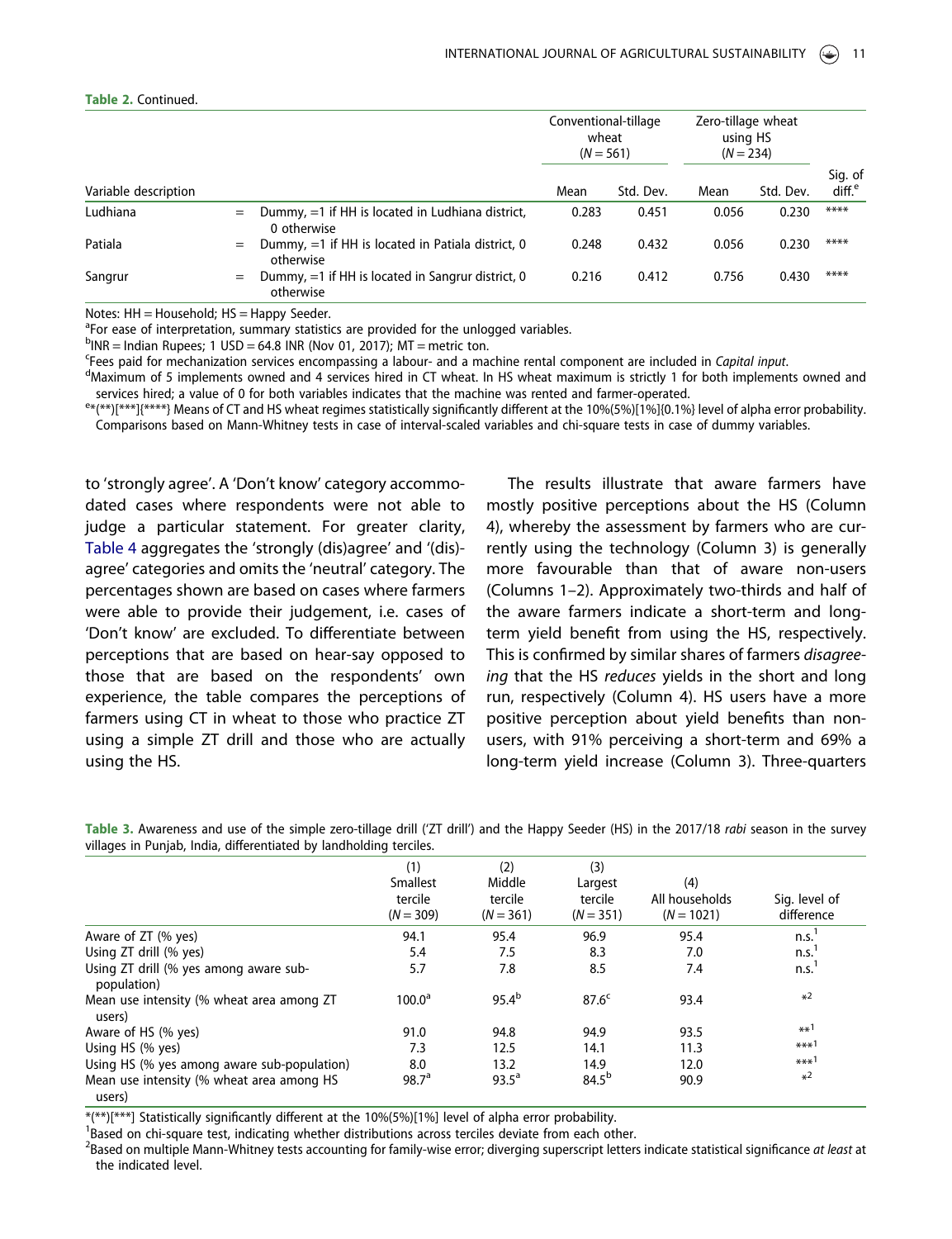<span id="page-12-0"></span>

|                                                                      |                            | (1)<br>CT users                 |                              | (2)<br>Simple ZT drill users   |                             | (3)<br>HS users                 | (4)<br>Whole sample        |                                 |                                          |
|----------------------------------------------------------------------|----------------------------|---------------------------------|------------------------------|--------------------------------|-----------------------------|---------------------------------|----------------------------|---------------------------------|------------------------------------------|
| Statement                                                            | (Strongly)<br>agree<br>(%) | (Strongly)<br>disagree<br>(9/6) | (Strongly)<br>agree<br>(9/6) | (Strongly)<br>disagree<br>(% ) | (Strongly)<br>agree<br>(96) | (Strongly)<br>disagree<br>(9/6) | (Strongly)<br>agree<br>(%) | (Strongly)<br>disagree<br>(9/6) | Sig. level of<br>difference <sup>b</sup> |
| HS increases yields in the<br>short run<br>$(N = 461/216/234/911)$   | 51.6                       | 4.3                             | 74.5                         | 2.3                            | 90.6                        | 3.9                             | 67.1                       | 3.7                             | ****                                     |
| HS increases yields in the long<br>run<br>$(N = 451/216/232/899)$    | 41.7                       | 4.9                             | 47.7                         | 6.5                            | 69.0                        | 4.3                             | 50.2                       | 5.1                             | ****                                     |
| HS reduces yields in the short<br>run<br>$(N = 461/216/234/911)$     | 3.5                        | 52.3                            | 1.9                          | 75.0                           | 2.6                         | 91.9                            | 2.9                        | 67.8                            | ****                                     |
| HS reduces yields in the long<br>run<br>$(N = 451/216/232/899)$      | 3.8                        | 42.8                            | 3.2                          | 50.4                           | 2.6                         | 70.7                            | 3.3                        | 51.8                            | ****                                     |
| HS leads to severe weed<br>problems<br>$(N = 339/185/229/753)$       | 4.7                        | 66.7                            | 1.6                          | 82.2                           | 3.9                         | 83.0                            | 3.7                        | 75.4                            | ****                                     |
| HS leads to severe rodent<br>problems<br>$(N = 317/164/214/695)$     | 7.6                        | 63.4                            | 8.5                          | 67.1                           | 15.0                        | 68.7                            | 10.1                       | 65.9                            | $***$                                    |
| HS saves substantial amounts<br>of water<br>$(N = 502/221/234/957)$  | 91.0                       | 4.4                             | 97.3                         | 1.4                            | 91.5                        | 2.1                             | 92.6                       | 3.1                             | $***$                                    |
| HS saves substantial amounts<br>of labour<br>$(N = 507/221/234/962)$ | 96.3                       | 2.4                             | 97.7                         | 0.9                            | 99.6                        | 0.0                             | 97.4                       | 1.5                             | $\ast$                                   |
| HS saves substantial amounts<br>of fuel<br>$(N = 506/221/234/961)$   | 97.4                       | 1.6                             | 99.1                         | 0.5                            | 99.6                        | 0.4                             | 98.3                       | 1.0                             | n.s.                                     |
| HS helps to reduce air<br>pollution<br>$(N = 495/220/233/948)$       | 87.5                       | 2.2                             | 87.7                         | 4.1                            | 89.7                        | 1.7                             | 88.1                       | 2.5                             | n.s.                                     |

Table 4. Perceptions about the Happy Seeder (HS) for wheat sowing among aware<sup>a</sup> farmers in the survey villages in Punjab, India, differentiating conventional-tillage (CT) users, simple zero-till (ZT) drill users, and Happy Seeder (HS) users (values across 'agree'and 'disagree' categories do not sum up to 100%; deviation commensurate to 'neutral' category; values >10% in bold).

<sup>a</sup>Excluding cases of 'Don't know', leading to varying numbers of observations per statement, as indicated in brackets; values of N are for CT users/Simple ZT drill users/HS users/Whole sample, respectively.

bBased on chi-square test; \*(\*\*)[\*\*\*]{\*\*\*\*} indicate that distributions across groups deviate from each other at 10%(5%)[1%]{0.1%} level of alpha error probability.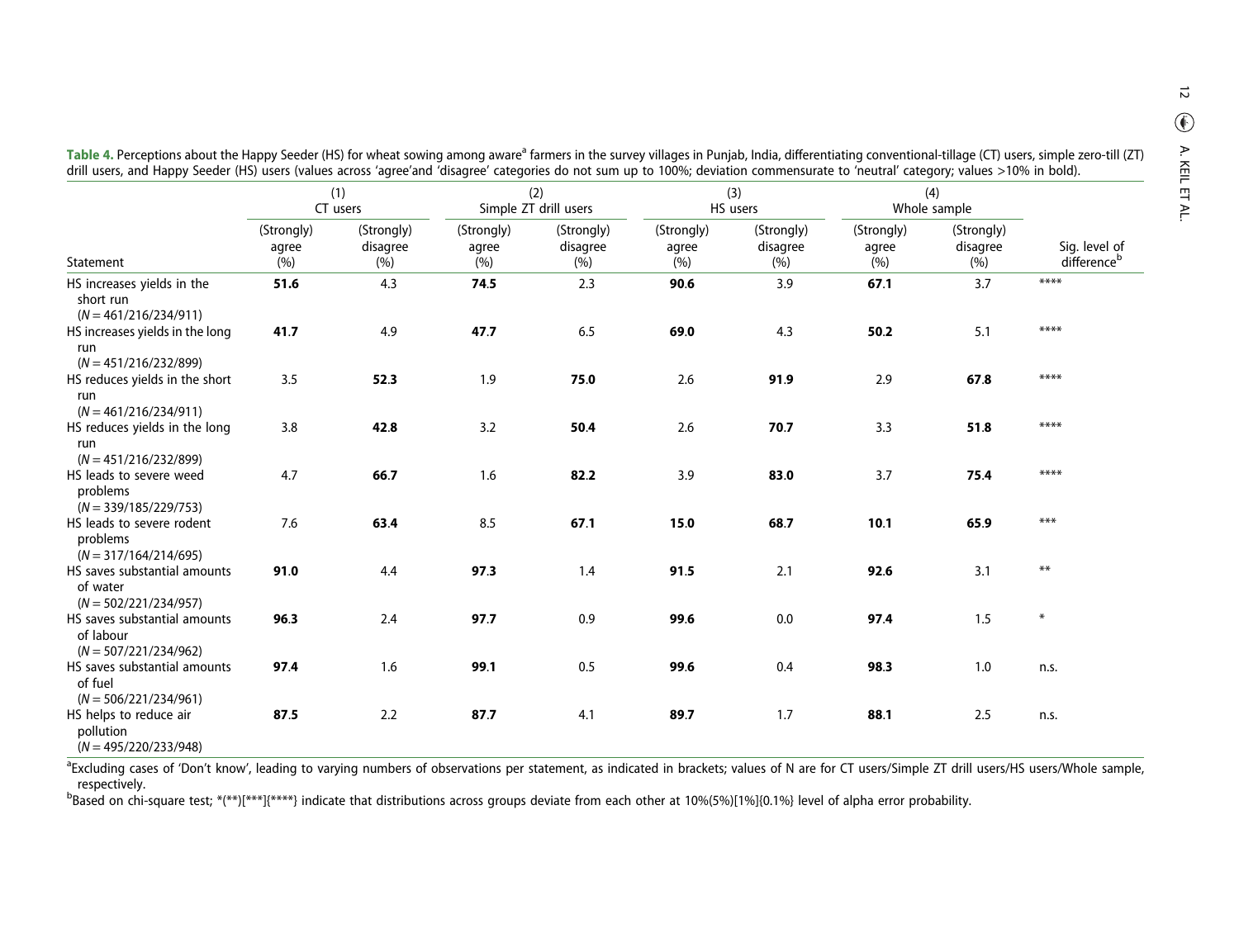of farmers disagree that the HS leads to severe weed problems; the share of HS users disagreeing is significantly higher (83%) than that of farmers who use conventional tillage (67%), whereas the perception of simple ZT drill users is in line with that of the HS users. Around two-thirds of farmers in all three groups disagree that the HS leads to severe problems with rodents, but the share of farmers agreeing to this statement is higher among HS users (15%) than among non-users of the technology (around 8%). A large majority of more than 90% of farmers in all three groups agree that the HS saves fuel, labour and water. Finally, close to 90% of farmers in all three groups agree that the HS helps reduce air pollution, highlighting the relevance of this issue to farmers in the research area.

## 5.2. Comparative analysis of conventionaltillage and zero-tillage wheat production systems

In this section we first compare basic characteristics of CT and ZT wheat production systems related to yield, time of crop establishment, input use and gross margins obtained [\(Table 5](#page-13-0)); ZT is again subdivided into two crop establishment methods, applying either the simple ZT drill or the HS. We then compare the three wheat establishment methods with respect to the management of the previous (rice) crop's residues, especially burning practices ([Table 6](#page-14-0)). Lastly, we focus on the field operations carried out for (rice) residue management and wheat sowing under the three production systems, eliciting cost and time implications in more detail ([Table 7](#page-14-1)).

[Table 5](#page-13-0) shows that, on average, farmers achieved very similar yields of around 5450 kg ha−<sup>1</sup> using the three wheat establishment methods (Column 1). Nevertheless, the data indicate a slightly, but statistically significantly higher yield obtained in the two ZT systems. Both ZT technologies save time, resulting in earlier wheat establishment (by 2.7 days as compared to CT wheat, Column 2) and a shorter turnaround time between rice harvest and wheat sowing (by approx. 4 days, Column 3). The use of ZT also saves water by making pre-sowing irrigation dispensable through better retention of soil moisture, resulting in an average of 4.9 irrigations applied to ZT wheat as compared to 5.7 irrigations in the CT regime (Column 8).

<span id="page-13-0"></span>

|                          |                   | $\widehat{\alpha}$ | $\widehat{\mathcal{Q}}$ |             |                    |            |                  |                    |                     | $\widehat{5}$          | $\left(11\right)$ |
|--------------------------|-------------------|--------------------|-------------------------|-------------|--------------------|------------|------------------|--------------------|---------------------|------------------------|-------------------|
|                          |                   | Sowing date        | Sowing date (days       | Seed        | Jrea               | <b>BAP</b> | Herbicide        |                    |                     | Returns to             | Returns to        |
|                          | Grain yield       | (days after Oct    | after paddy             | ley)<br>hai | kg/<br>hai         | ्<br>पूर्व | expenses (INR /  | No. of irrigations | Gross margin        | labour                 | capital           |
|                          | (kg/ha)           | $\frac{1}{2}$      | harvest)                |             |                    |            | hai              | (incl. pre-sowing) | (INR/ha)            | INR/hour) <sup>3</sup> | (INR/INR)         |
| onventional-tillage      | 5429ª             | $8.2^{a}$          | $18.5^a$                | 109.5       | 334.1ª             | 135.2      | $1016^{a}$       | 5 7ª               | $74,321^a$          | $1308^{a}$             | 3.80 <sup>a</sup> |
| wheat $(N = 585)$        |                   |                    |                         |             |                    |            |                  |                    |                     |                        |                   |
| Zero-till wheat (simple  | 5473 <sup>b</sup> | 5.5 <sup>b</sup>   | $14.6^{b}$              | 109.7       | 334.3 <sup>a</sup> | 135.4      | 773 <sup>b</sup> | $4.9^{\circ}$      | 76,724 <sup>b</sup> | 1440 <sup>b</sup>      | 4.26 <sup>b</sup> |
| $2T$ drill; $N = 237$ )  |                   |                    |                         |             |                    |            |                  |                    |                     |                        |                   |
| Zero-till wheat (Happy   | 5492 <sup>b</sup> | 5.5 <sup>b</sup>   | $14.1^{b}$              | 109.0       | 326.2 <sup>b</sup> | 134.4      | 761 <sup>b</sup> | 4.9 <sup>b</sup>   | 76,854 <sup>b</sup> | 1508 <sup>c</sup>      | $4.23^{b}$        |
| Seeder; $N = 234$ )      |                   |                    |                         |             |                    |            |                  |                    |                     |                        |                   |
| Sig. level of difference |                   | ***                | ***                     | n.s.        | ***                | n.s.       | ***              | ***                | ***                 | ***                    | ***               |
| All cases                | 5454              |                    | 16.6                    | 109.2       | 332.6              | 134.9      | 505              | 5.3                | 75,422              | 1382                   | $\frac{6}{1}$     |
| $(N = 10562)$            |                   |                    |                         |             |                    |            |                  |                    |                     |                        |                   |

superscript letters indicate statistical significance at least at the indicated level.

 $1$ INR = Indian Rupees. 1 USD = 64.8 INR (Nov 01, 2017).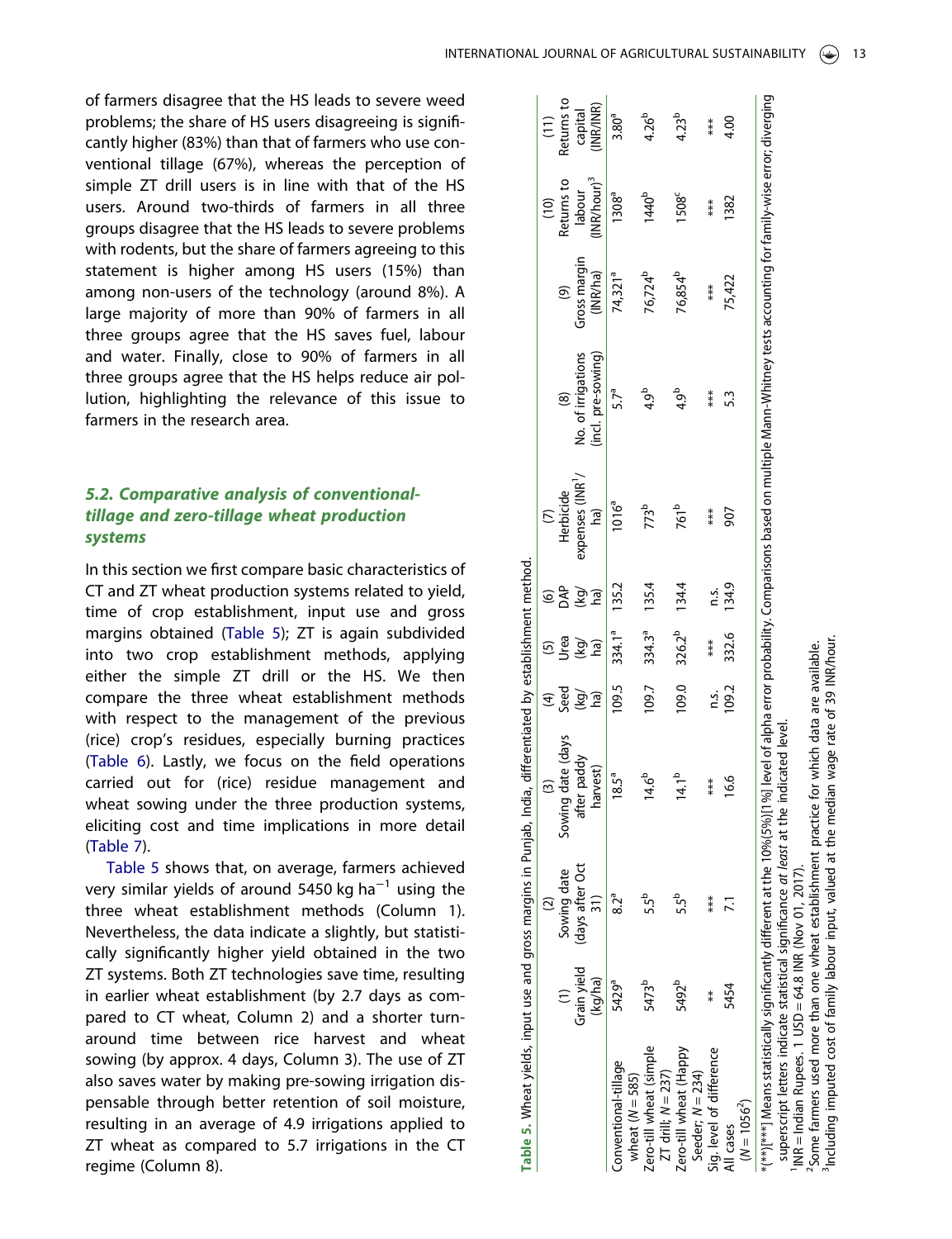|                                                     | Incorporated<br>residues into<br>the soil | Burned<br>all<br>residues | Burned<br>loose<br>residues | Left<br>residues<br>in the<br>field |
|-----------------------------------------------------|-------------------------------------------|---------------------------|-----------------------------|-------------------------------------|
| Conventional-<br>tillage wheat<br>$(N = 561)$       | 33.5                                      | 45.6                      | 20.9                        | 0.0                                 |
| Zero-till wheat<br>(simple ZT<br>drill: $N = 226$ ) | 0.4                                       | 7.5                       | 89.4                        | 2.7                                 |
| Zero-till wheat<br>(Happy<br>Seeder; $N =$<br>234)  | 5.6                                       | 0.9                       | 3.0                         | 90.6                                |
| Overall $(N =$<br>1021)                             | 19.8                                      | 26.9                      | 31.9                        | 21.4                                |

<span id="page-14-0"></span>Table 6. Primary practice of managing rice residues in Punjab, India, by wheat establishment method (values are percentages).

Note: Chi-square test significant at the 0.1% level of alpha error probability.

Furthermore, the descriptive analysis indicates a small but statistically significant reduction of herbicide expenses in ZT wheat as compared to CT wheat (Column 7). In the case of HS wheat, also the application of urea was slightly reduced (Column 5); i.e. compared to CT wheat, a (slightly) higher yield was achieved with slightly lower urea input, reduced herbicide expenses and reduced irrigation. The gross margins, i.e. returns to land, achieved with ZT wheat <span id="page-14-2"></span>exceed those of CT wheat by approximately 2600 INR ha−<sup>1</sup> , on average. There is no difference in gross margins between HS and simple ZT drill technologies (Column 9). Under conditions of increasing rural labour scarcity, as is the case in Punjab (Reddy et al., [2014](#page-24-20)), returns to labour are of particular relevance. As Column 10 shows, returns to labour differ significantly across all three wheat establishment methods, with returns under the HS exceeding those under conventional tillage by 200 INR hour<sup>-1</sup> and those under the simple ZT technology by 68 INR hour−<sup>1</sup> , on the average. Similar to the gross margin, returns to capital are significantly higher under ZT wheat as compared to CT wheat (exceeding the latter by approximately 12%), while there is no significant difference between ZT technologies (Column 11).

[Table 6](#page-14-0) compares the primary rice residue management practices across the three wheat production regimes; the percentages shown are directly comparable as all survey respondents used a combine harvester for their rice, leaving relatively large amounts of residue behind. The table shows that approximately two-thirds of the farmers who used CT wheat burned either all residues left after the rice harvest or they burned loose residues only. For the remaining one-third of CT users, incorporation of residues into the soil was the primary practice cited. Moving on

|                                                 | $(N_{15W} = 545, N_{2TW} = 226, N_{HSW} = 234)$ | All cases                           |                                                          | $(N_{15W} = 113, N_{2TW} = 128, N_{HSW} = 172)$ | Machine rental and custom hiring<br>services only |                                                          |                              | Custom hiring services only<br>$(N_{1.5W} = 51, N_{2TW} = 37, N_{HSW} = 87)$ |                                             |
|-------------------------------------------------|-------------------------------------------------|-------------------------------------|----------------------------------------------------------|-------------------------------------------------|---------------------------------------------------|----------------------------------------------------------|------------------------------|------------------------------------------------------------------------------|---------------------------------------------|
|                                                 | No. of<br>implements<br>used                    | Total time<br>required<br>(Min./ha) | Total<br>cost <sup>1</sup><br>(INR <sup>3</sup> /<br>ha) | No. of<br>implements<br>used                    | Total time<br>required<br>(Min./ha)               | Total<br>cost <sup>2</sup><br>(INR <sup>3</sup> /<br>ha) | No. of<br>implements<br>used | Total time<br>required<br>(Min./ha)                                          | Total<br>cost<br>(INR <sup>3</sup> /<br>ha) |
| Line-sown<br>wheat with<br>tillage<br>(LSW)     | 3.3 <sup>a</sup>                                | 430.0 <sup>a</sup>                  | 3917 <sup>a</sup>                                        | 2.9 <sup>a</sup>                                | 395.1 <sup>a</sup>                                | 5908 <sup>a</sup>                                        | 2.6 <sup>a</sup>             | $377.1^a$                                                                    | $6702^{\rm a}$                              |
| Zero-till<br>wheat,<br>simple ZT<br>drill (ZTW) | 1.1 <sup>b</sup>                                | $182.4^{b}$                         | 1868 <sup>b</sup>                                        | $1.1^{\rm b}$                                   | 173.7 <sup>b</sup>                                | 2286 <sup>b</sup>                                        | 1.1 <sup>b</sup>             | 178.7 <sup>b</sup>                                                           | 3072 <sup>b</sup>                           |
| Zero-till<br>wheat,<br>Happy<br>Seeder<br>(HSW) | 1.0 <sup>c</sup>                                | 168.3 <sup>c</sup>                  | 2123 <sup>c</sup>                                        | 1.0 <sup>c</sup>                                | $167.5^{\circ}$                                   | 2540 <sup>c</sup>                                        | 1.0 <sup>c</sup>             | $167.8^{b}$                                                                  | 3047 <sup>c</sup>                           |
| Sig. level of<br>diff.                          | ***                                             | $\ast$                              | ***                                                      | ***                                             | $**$                                              | ***                                                      | ***                          | ***                                                                          | ***                                         |
| Overall                                         | 2.3                                             | 313.3                               | 3039                                                     | 1.5                                             | 231.5                                             | 3383                                                     | 1.5                          | 231.0                                                                        | 4117                                        |

<span id="page-14-1"></span>Table 7. Costs of rice residue management and wheat sowing in Punjab, India, by establishment method and machinery ownership.

\*(\*\*)[\*\*\*] Means statistically significantly different at the 10%(5%)[1%] level of alpha error probability. Comparisons based on multiple Mann-Whitney tests accounting for family-wise error; diverging superscript letters indicate statistical significance at least at the indicated level. <sup>1</sup>Not accounting for depreciation of owned tractors and implements.

<sup>2</sup>Not accounting for depreciation of owned tractors.

 $3$ Indian Rupees. 1 USD = 64.8 INR (Nov 01, 2017). Only variable costs are considered.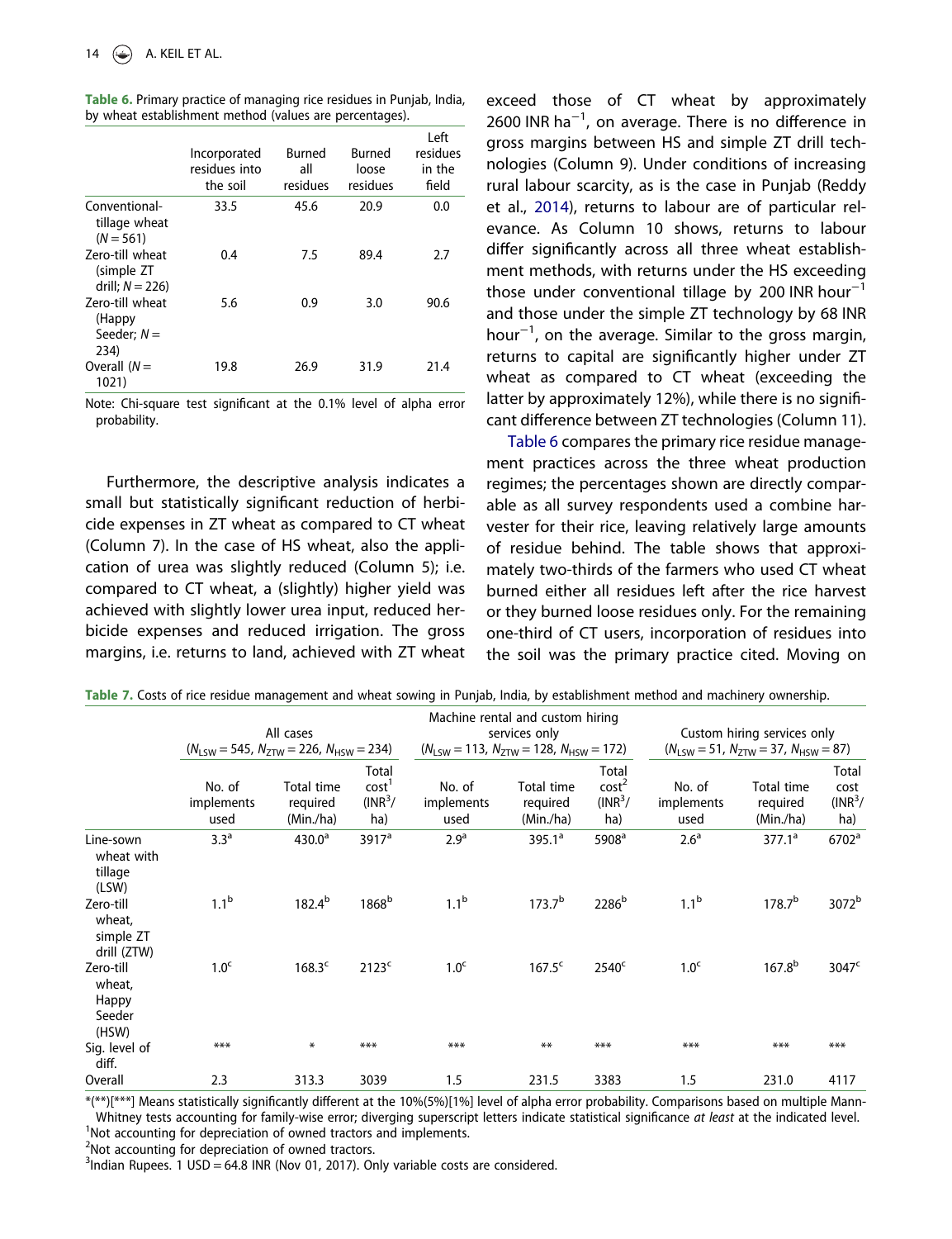to the simple ZT drill users, the table demonstrates that this does *not* lead to a reduction of rice residue burning as compared to CT. On the contrary, since, by definition, residues are not incorporated into the soil under ZT, and the simple ZT drill is not capable of directly sowing wheat into the large amounts of residue left after combine-harvesting of rice, the burning of loose residues is the dominant practice cited by 89.4% of simple ZT drill users. It is *only* the HS that leads to a dramatic reduction of rice residue burning, with 90.6% of HS users reporting that they retained all residues in the field to decompose. The fact that some HS users reported incorporation or burning of residues indicates that the HS may not always be used as intended.

[Table 7](#page-14-1) explores the costs and time requirements of the rice residue management and wheat sowing practices across the three technologies. To ensure comparability, 16 cases of broadcast-sown wheat after tillage were excluded from the analysis, so that wheat establishment with tillage refers to line-sown wheat (LSW) only in the following analysis. Furthermore, costs incurred account for variable costs only, i.e. machine depreciation is not taken into account, as elaborated in Section 4.2.2. Therefore, the magnitude of cost savings depends on whether or not machines are owned and can be most clearly quantified for cases where all machines are accessed via custom-hiring services. Hence, [Table 7](#page-14-1) differentiates between 'all cases' (irrespective of machine ownership), cases where machines are either rented and self-operated or full services are hired, and cases where custom-hiring ser-vices are used for all operations.<sup>2</sup> [In all scenarios,](#page-21-1) there are statistically significant differences between all three wheat establishment methods considered, both with respect to number of implements used, time required to complete operation(s), and costs incurred. Both ZT practices entail obvious time- and cost savings as compared to LSW. In the most straight-forward comparison based on custom-hired operations only, the time saving amounts to around 200 min and the cost saving to approx. 3650 INR ha−<sup>1</sup> . The use of the HS saves an additional 10 min per hectare as compared to the use of the simple ZT drill, but costs incurred are very similar due to slightly higher service fees charged for the HS.

#### 5.3. Determinants of Happy Seeder adoption

We concentrate our following econometric analyses on only two wheat establishment practices, the use of the HS versus the use of CT. As highlighted in [Table 6](#page-14-0), only the HS has the potential to eradicate rice residue burning, which is the focus of this study. Moreover, [Tables 5](#page-13-0) and [7](#page-14-1) showed that the use of the simple ZT drill does not entail any obvious economic advantages over the use of the HS, at least if we consider accessing the two technologies via machine rental or custom-hiring services rather than individual ownership.

[Table 8](#page-17-0) displays the estimates from two regression models that explore influencing factors of HS adoption, a simple probit model (Model 1) and the 'heckprobit' model which accounts for potential nonexposure bias as elaborated in Section 4.1.1 (Model 2). Variance inflation factors (VIFs) show that there is no cause for concern about multicollinearity among the explanatory variables in the two models, with the average VIF amounting to 1.29 and the maximum to 2.13 (variable *Sangrur*) in Model 1 and the awareness stage of Model 2, and to 1.34 and 2.30 in the adoption stage of Model 2, respectively. As a rule of thumb, a value of 10 should not be exceeded by individual VIFs (Myers, [1990\)](#page-24-21).

<span id="page-15-0"></span>Model 1 shows that cultivable area and belonging to the 'General' caste increase the propensity of HS adoption, whereas the share of income derived from non-farm sources has a negative effect. On average, the cultivable area of HS users amounts to 6.3 ha compared to 4.8 ha among CT users (Mann–Whitney test statistically significant at *P* < 0.001), illustrating some degree of scale bias of current HS adoption. Use of the HS by primary social network members has a large and statistically highly significant effect on the respondent's adoption decision (endogenous network effect). The estimated marginal effect indicates that the respondent farmer's propensity to adopt the HS increases by 13 percentage points if one additional member of his primary network is using the technology. The age of the NMs has an adverse effect on the respondent's propensity to adopt the HS (exogenous network effect), which may indicate that novel technologies are discussed more intensely among relatively younger farmers. The effect is very small in magnitude, however. It is further important to note that the geographical spread of the HS was very heterogeneous at the time of the survey: as indicated by the district dummies, the likelihood of HS adoption increased by 27.7 percentage points if a farmer resided in Sangrur district, relative to the base district of Ludhiana.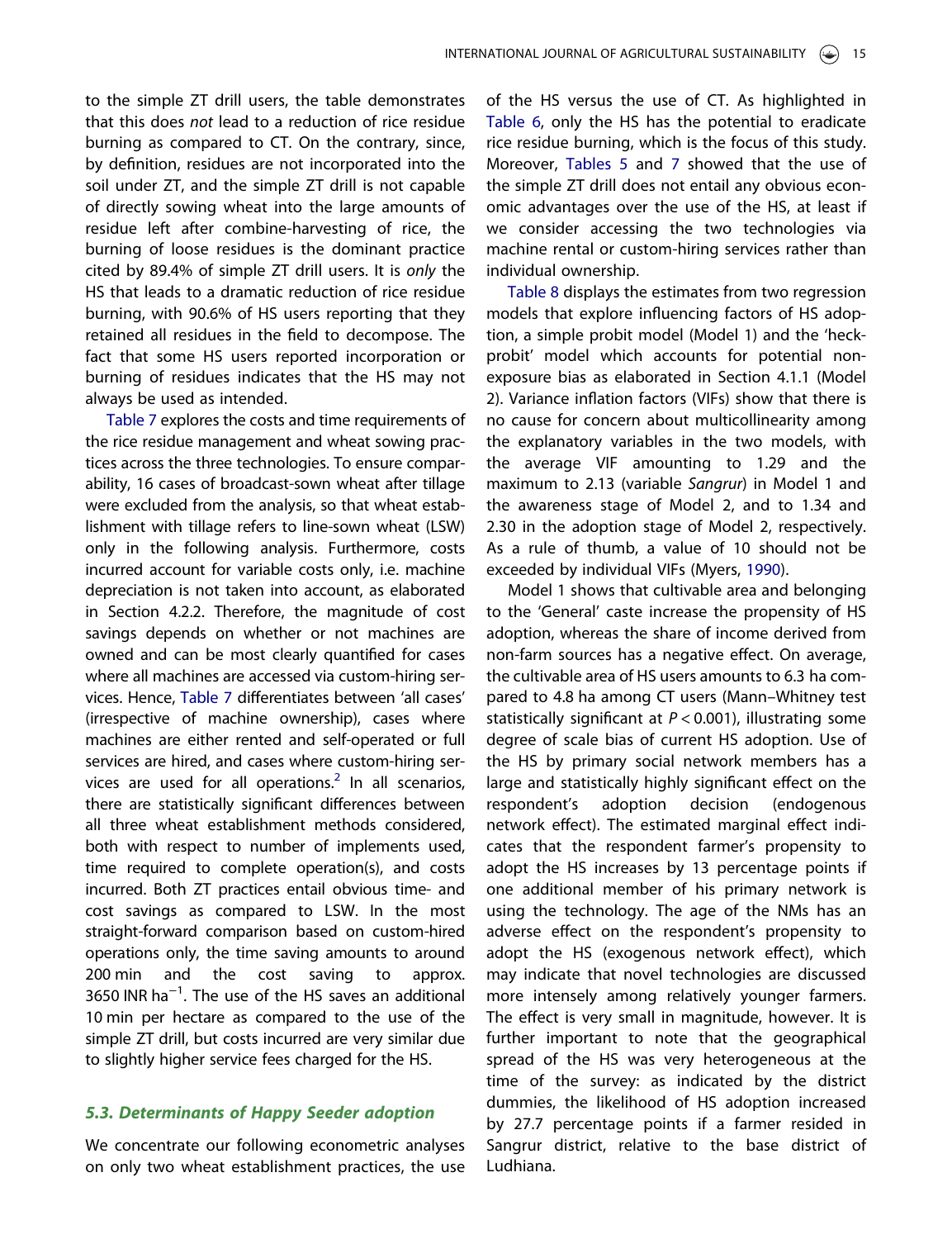The second stage of Model 2 produces very similar estimates as the simpler Model 1. However, the first stage of Model 2 indicates that the factors affecting farmers' awareness of the HS differ from those that affect the adoption decision: landholding size does not significantly affect awareness, but age, education and credit access enhance awareness. The share of income derived from non-farm sources has a highly significant negative effect on awareness. This is plausible as households that depend less on agricultural income may be less active in acquiring information about (and then testing) novel farming practices. The use of the internet for agricultural information acquisition has a surprisingly large and highly significant positive effect, increasing the likelihood of being aware of the HS by more than 50 percentage points. In contrast, the use of TV yields a much smaller coefficient which is significant at *P* < 0.15 only. Our data do not support a significant role of farmer groups or agricultural extension in diffusing information about the HS. We find that HS adoption among respondents' NMs also affected awareness, but, as indicated by the magnitude of coefficients, social networks seem to play a more important role when it comes to the adoption decision.

A Wald test of independent equations indicates that the error terms of the first- and second-stage equations are uncorrelated, which means that the use of the simpler Model 1 is justified (see Equation (1)). This is corroborated by the fact that Model 2 does not lead to an improvement in explanatory power. As indicated at the bottom of [Table 8,](#page-17-0) Model 1 predicts 61.5% of cases of HS adoption and 93.4% of cases of non-adoption correctly, which is slightly superior to Model 2.

## 5.4. Quantifying the impact of the Happy Seeder on wheat yields and production costs

[Table 9](#page-18-0) displays the regression results of the second stage of the ETE model, identifying determinants of wheat yields and per-unit production costs under HS and CT production regimes, based on the *rabi* season 2017/18. The first stage (selection equation) of the ETE model is a simple probit model whose use is justified in the case of HS adoption as elaborated in the previous section. The estimates of the first stage are equivalent to Model 1 shown in [Table](#page-17-0) [8](#page-17-0) above. Also the second-stage equation of the ETE regression was checked for potential multicollinearity among explanatory variables. The only VIFs exceeding

a value of 10 are related to dummy variables controlling for the widely used wheat varieties HD 2967 (VIF = 21.76) and HD 3086 (20.11), followed by PBW 725 (6.26), in the HS regime. However, the fact that all three variables produce significant coefficients in Model 1 indicates no problem of collinearity. The maximum VIF among the remaining variables is 4.75 (variable *Sangrur*), and the average amounts to 1.73, indicating no cause for concern (Myers, [1990](#page-24-21)).

<span id="page-16-0"></span>Model 1 in [Table 9](#page-18-0) shows that the level of capital input positively affects wheat yields under both the CT and HS production regimes, whereby the magnitude of the estimated effects is very small. Since both the dependent variable and *Capital input* are logged, the estimated coefficients are elasticities, indicating a 0.08% and 0.04% increase in wheat yield for a 1% increase in capital input under the CT and HS regimes, respectively. No significant effect of labour input (neither total labour hours nor expenses for hired labour) could be identified using our dataset. It is important to note that the variance in both wheat yields and input levels is surprisingly low in our data. A stochastic frontier production function based on our dataset yields an average technical efficiency of 0.97 in wheat production, which illustrates the low level of variability. Indeed, farmers in Punjab have largely optimized and, therefore, equalized their wheat growing practices (Aryal et al., [2015](#page-22-17)). Aside from capital and labour input, [Table 9](#page-18-0) identifies a number of statistically significant yield determinants, and it shows that these factors differ between CT and HS wheat regimes. Within the observed range of wheat sowing dates (Oct 28 to Nov 20), the variable *Late sown* indicates a statistically significant – yet practically negligible – yield gain of 2% if CT wheat is sown later than November 13; the estimated coefficient is of similar magnitude for HS wheat, but not statistically significant. As mentioned above, the dummy variables on the three most common wheat varieties produce significant negative coefficients indicating a yield loss of around 3% under the HS production regime, while this is not the case under CT. Belonging to the 'General' caste, being member of a farmer association, and access to agricultural extension have positive implications on CT wheat yields only. Interestingly, in the CT regime the model produces a negative coefficient on *Internet use* and in the HS regime a weakly significant negative effect of extension access. This may indicate a questionable quality of information derived from these sources. However, in the case of *Internet use* the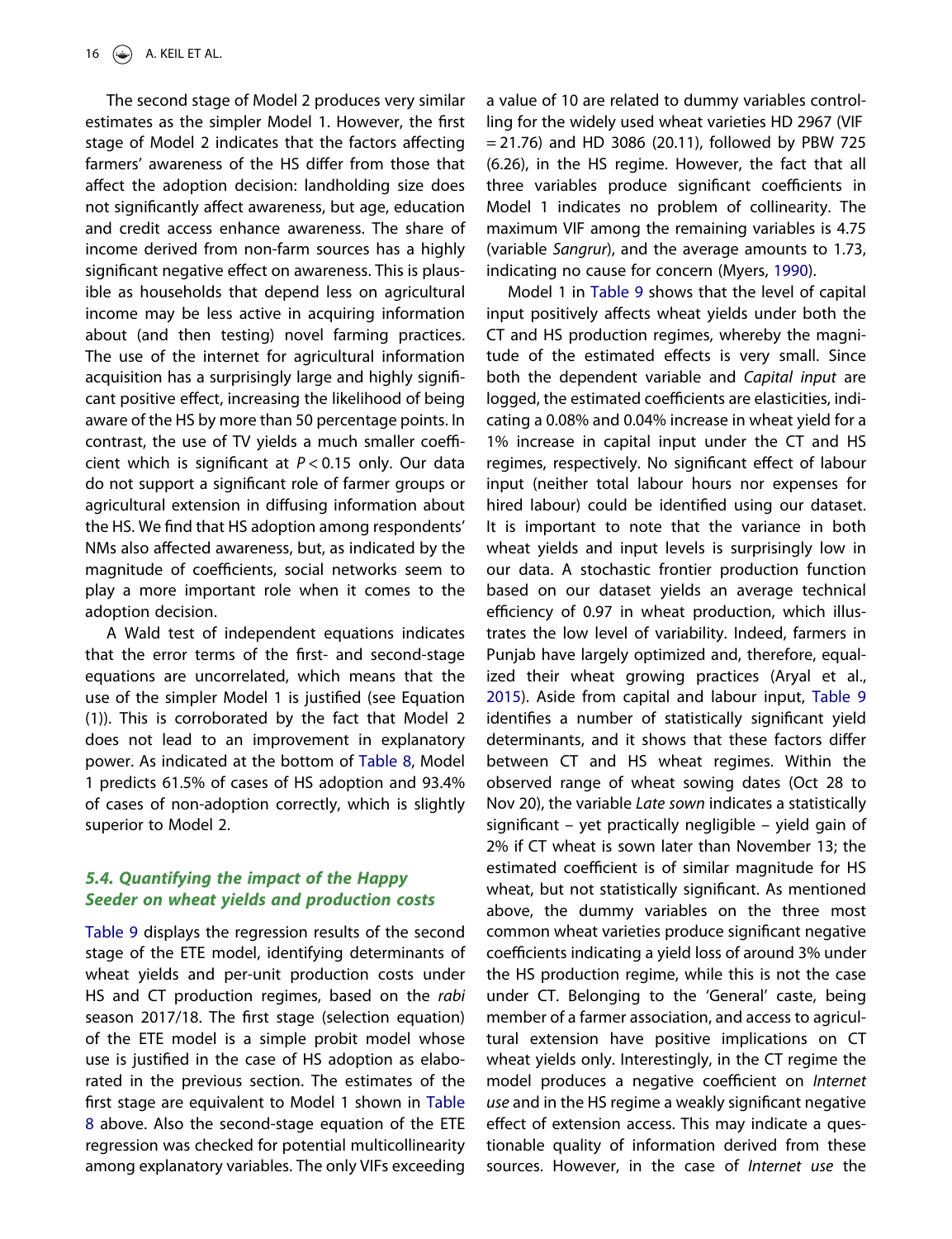<span id="page-17-0"></span>Table 8. Maximum Likelihood estimates of a probit model explaining Happy Seeder (HS) adoption and a Heckman probit selection model explaining awareness of the HS (1st stage) and HS adoption conditional on awareness (2nd stage) in wheat production in Punjab; coefficients are marginal effects.

|                                                        | Model 1: Probit model    |                 |                          |                 | Model 2: Probit selection model   |                 |
|--------------------------------------------------------|--------------------------|-----------------|--------------------------|-----------------|-----------------------------------|-----------------|
|                                                        | HS adoption              |                 | HS awareness             |                 | HS adoption cond. on<br>awareness |                 |
| Variable                                               | Coefficient <sup>1</sup> | $z$ -value $^2$ | Coefficient <sup>1</sup> | $z$ -value $^2$ | Coefficient <sup>1</sup>          | $z$ -value $^2$ |
| Cultivable area                                        | 0.0131                   | $4.02***$       | 0.0024                   | 0.68            | 0.0129                            | $3.91***$       |
| Dependency ratio                                       | 0.0562                   | 0.79            | 0.0038                   | 0.09            | 0.0617                            | 0.86            |
| Age                                                    | $-0.0009$                | $-0.64$         | 0.0019                   | $2.43***$       | $-0.0008$                         | $-0.60$         |
| High education <sup>a</sup>                            | 0.0146                   | 0.56            | 0.0654                   | $2.57**$        | 0.0124                            | 0.49            |
| General caste <sup>d</sup>                             | 0.0900                   | $2.05***$       | 0.0034                   | 0.08            | 0.0905                            | $2.08**$        |
| Risk preference                                        | $-0.0035$                | $-0.34$         | $-0.0020$                | $-0.28$         | $-0.0025$                         | $-0.25$         |
| Credit access                                          | $-0.0247$                | $-1.28$         | 0.0320                   | $2.17***$       | $-0.0255$                         | $-1.34$         |
| Non-farm share                                         | $-0.0014$                | $-1.84*$        | $-0.0012$                | $-3.41***$      | $-0.0014$                         | $-1.80*$        |
| Farmer association <sup>d</sup>                        | $-0.0074$                | $-0.29$         | 0.0268                   | 0.92            | $-0.0066$                         | $-0.26$         |
| <b>Extension access</b>                                | 0.0020                   | 0.10            | 0.0133                   | 0.81            | 0.0021                            | 0.10            |
| TV use                                                 | $-0.0399$                | $-1.38$         | 0.0419                   | 1.49            |                                   |                 |
| Internet use                                           | 0.0458                   | 0.74            | 0.5442                   | $5.09***$       |                                   |                 |
| NM HS use                                              | 0.1302                   | $7.64***$       | 0.0477                   | $2.56***$       | 0.1320                            | 7.98****        |
| NM age                                                 | $-0.0034$                | $-1.93*$        | 0.0018                   | 1.62            | $-0.0034$                         | $-1.96*$        |
| Fatehgarh <sup>d</sup>                                 | 0.1054                   | $1.81*$         | 0.0780                   | $1.95*$         | 0.0964                            | $1.73*$         |
| Patiala <sup>d</sup>                                   | 0.0718                   | 0.99            | 0.1042                   | $2.03***$       | 0.0682                            | 0.97            |
| Sangrur <sup>d</sup>                                   | 0.2765                   | $5.25***$       | 0.1344                   | $2.60***$       | 0.2684                            | $5.30***$       |
| $N =$                                                  | 795                      |                 | 795                      |                 | 746                               |                 |
| Wald chi-square $=$                                    | 614.37****               | 539.55****      |                          |                 |                                   |                 |
| Wald test of independent equations: chi-square $(1)$ = |                          | $0.29$ (n.s.)   |                          |                 |                                   |                 |
| Explanatory power:                                     |                          |                 |                          |                 |                                   |                 |
| Cases of HS adopters correctly predicted $(\%)$ =      | 61.5                     | 59.4            |                          |                 |                                   |                 |
| Cases of HS non-adopters correctly predicted $(\%)=$   | 93.4                     | 93.2            |                          |                 |                                   |                 |
| Overall cases correctly predicted $(\%) =$             | 84.0                     | 83.3            |                          |                 |                                   |                 |

\*(\*\*)[\*\*\*]{\*\*\*\*} Significant at the 10%(5%)[1%]{0.1%} level of alpha error probability.

<sup>1</sup>Coefficients are marginal effects evaluated at the means of all explanatory variables; for dummy variables, marginal effects are for a discrete change from 0 to 1.

 $2$ Based on robust standard errors adjusted for 52 village-level clusters.

<sup>d</sup>Dummy variable.

result hinges on very few observations and in the case of *Extension access* the coefficient is barely statistically significant; hence, we do not want to over-interpret these findings. In both production regimes we identify a positive effect of a more risk-taking nature of the farmer; one could speculate that these farmers are less hesitant to apply the required kind and amount of inputs at the right time than their more riskaverse counterparts. Furthermore, we find that the number of mechanization services used for field operations has a small yet statistically significant yield reducing effect in both regimes, indicating that the quality of these services may fall short of that achieved by owner-operators.

The endogeneity test on correlation of treatment and outcome unobservables rejects the null-hypothesis at *P* < 0.11. Hence, there may be unobserved factors affecting both HS adoption and wheat yields attained; the weakly significant coefficient on the IMR derived from the selection equation indicates that these unobserved factors are negatively correlated with CT wheat yields (see Section 4.1.3). Our analysis does not identify a generalizable HSinduced yield benefit as indicated by the statistically insignificant ATE estimate. However, among the farmers who adopted the HS, the estimated ATET is positive and weakly statistically significant. Calculating the difference between the estimated counterfactual yield among HS users (i.e. the estimated yield they would have attained without using the HS) and the sum of the counterfactual yield plus the estimated ATET (i.e.  $exp[8.554565 + 0.055312] - exp[8.554565]$ ; rounded values are shown in [Table 9](#page-18-0)), this translates into a yield gain of 295 kg ha $^{-1}$ . However, when interpreting this result one needs to keep in mind that the 95% confidence interval (CI) around this estimate extends from 1 to 610 kg  $\mathrm{ha}^{-1}$ .

Using the same set of explanatory variables, Model 2 in [Table 9](#page-18-0) identifies determinants of the per-unit cost (PUC) of wheat production, measured as total variable cost per quintal, including the imputed cost of family labour input (see Section 4.2.2). Only in the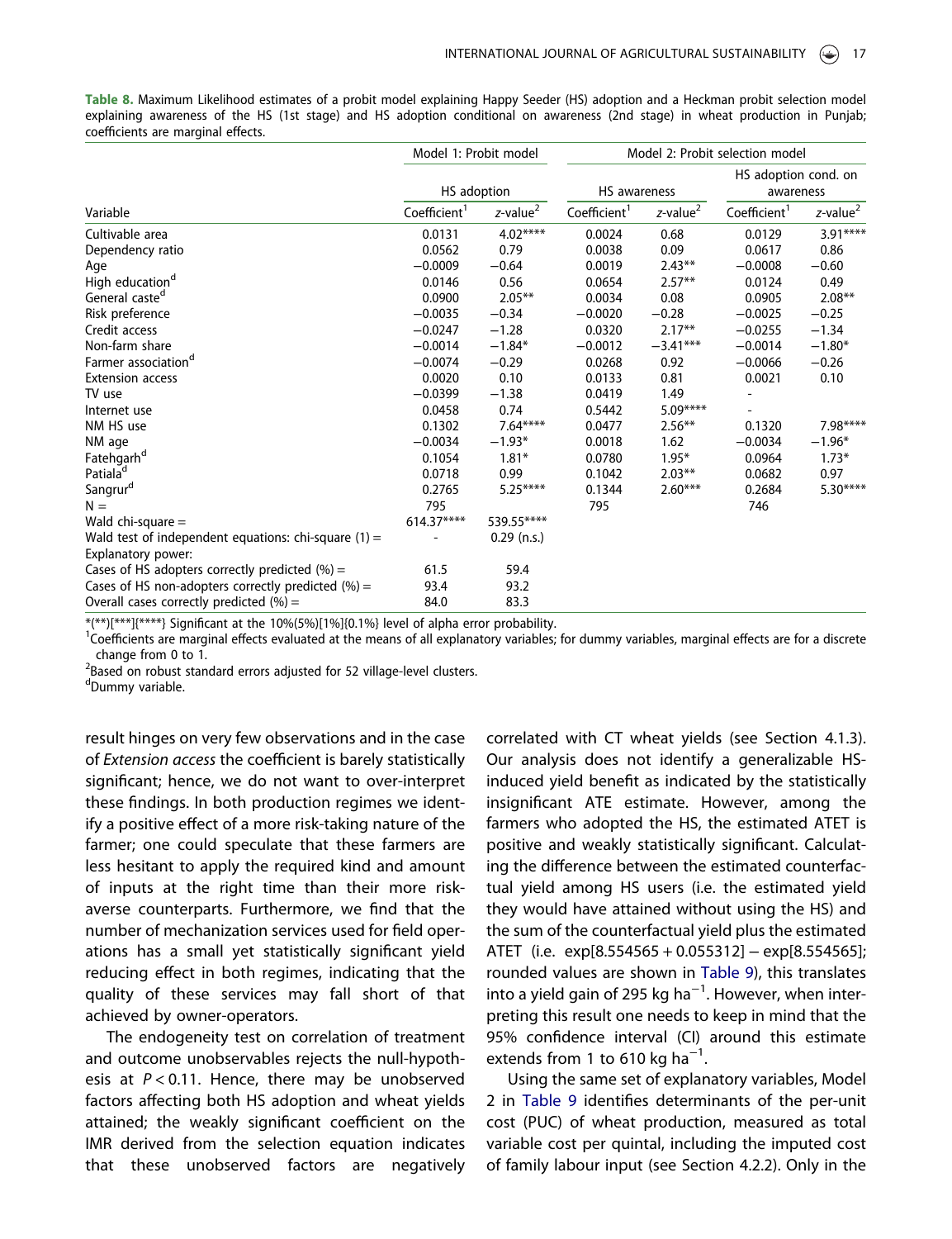<span id="page-18-0"></span>

| Table 9. OLS estimates of an Endogenous Treatment Effects (ETE) regression explaining wheat yield (Model 1) and per-unit production cost |  |  |
|------------------------------------------------------------------------------------------------------------------------------------------|--|--|
| (Model 2) under conventional-tillage (CT) and Happy Seeder (HS) production regimes (= 2nd stage of ETE model; 1st stage estimates of     |  |  |
| selection equation are equivalent to Model 1. Table 8).                                                                                  |  |  |

| Model 1: Yield impact<br>Model 2: Per-unit cost impact |             |                         |                      |                |             |                      |                      |                |
|--------------------------------------------------------|-------------|-------------------------|----------------------|----------------|-------------|----------------------|----------------------|----------------|
|                                                        |             | CT wheat $(N = 561)$    | HS wheat $(N = 234)$ |                |             | CT wheat $(N = 561)$ | HS wheat $(N = 234)$ |                |
| Variable                                               | Coefficient | $z$ -value <sup>1</sup> | Coefficient          | $z$ -value $1$ | Coefficient | $z$ -value $1$       | Coefficient          | $z$ -value $1$ |
| Capital input                                          | 0.0798      | $2.12***$               | 0.0423               | $2.14***$      | 1.3130      | $5.84***$            | 0.2407               | 0.49           |
| Labour hours                                           | 0.0125      | 1.13                    | $-0.0048$            | $-0.29$        | 0.7313      | $5.29***$            | 0.7450               | $3.66***$      |
| Labour expenses                                        | 0.0020      | 0.80                    | 0.0020               | 1.26           | $-0.0984$   | $-3.64***$           | $-0.0817$            | $-4.80***$     |
| Late sown <sup>d</sup>                                 | 0.0196      | $2.51***$               | 0.0227               | 0.80           | 0.2049      | $2.75***$            | 0.0347               | 0.14           |
| HD2967 <sup>d</sup>                                    | $-0.0094$   | $-0.97$                 | $-0.0291$            | $-3.13***$     | $-0.0133$   | $-0.09$              | 0.3355               | $2.06***$      |
| HD3086 <sup>d</sup>                                    | 0.0053      | 0.59                    | $-0.0342$            | $-2.61***$     | $-0.0677$   | $-0.45$              | 0.2391               | 1.64           |
| PBW725 <sup>d</sup>                                    | $-0.0105$   | $-0.90$                 | $-0.0322$            | $-2.06**$      | $-0.0215$   | $-0.13$              | 0.1870               | 1.11           |
| Sandy soil <sup>d</sup>                                | 0.0032      | 0.24                    | $-0.0045$            | $-0.29$        | 0.0747      | 1.37                 | 0.0193               | 0.10           |
| Clay soil <sup>d</sup>                                 | 0.0062      | 0.32                    | $-0.0096$            | $-0.38$        | $-0.0890$   | $-0.39$              | $-0.0281$            | $-0.07$        |
| Dependency ratio                                       | 0.0134      | 0.63                    | $-0.0261$            | $-1.48$        | 0.2080      | 1.34                 | $-0.0083$            | $-0.03$        |
| Age                                                    | $-0.0002$   | $-0.38$                 | $-0.0001$            | $-0.53$        | $-0.0063$   | $-2.13**$            | $-0.0047$            | $-1.19$        |
| High education <sup>d</sup>                            | $-0.0046$   | $-0.54$                 | $-0.0057$            | $-0.71$        | $-0.2445$   | $-3.60***$           | $-0.1125$            | $-0.94$        |
| General caste <sup>d</sup>                             | 0.0206      | $2.58***$               | 0.0134               | 0.91           | 0.1625      | $2.13***$            | $-0.0319$            | $-0.21$        |
| Risk preference                                        | 0.0052      | $2.12***$               | 0.0044               | $2.03***$      | $-0.1459$   | $-7.19***$           | $-0.0694$            | $-1.91*$       |
| Non-farm share                                         | 0.0001      | 0.96                    | 0.0002               | 0.83           | 0.0047      | $3.05***$            | 0.0101               | $3.20***$      |
| Farmer association <sup>d</sup>                        | 0.0131      | $1.85*$                 | $-0.0087$            | $-1.09$        | $-0.1982$   | $-3.27***$           | $-0.0407$            | $-0.58$        |
| <b>Extension access</b>                                | 0.0112      | $2.03***$               | $-0.0046$            | $-1.66*$       | $-0.0737$   | $-1.65*$             | $-0.0504$            | $-1.25$        |
| TV use                                                 | 0.0023      | 0.35                    | $-0.0009$            | $-0.11$        | $-0.2066$   | $-3.64***$           | $-0.0671$            | $-0.56$        |
| Internet use                                           | $-0.0304$   | $-3.06***$              | $-0.0083$            | $-0.32$        | $-0.2807$   | $-2.26**$            | $-0.5857$            | $-2.16***$     |
| No. implements owned                                   | $-0.0009$   | $-0.37$                 | $-0.0106$            | $-0.96$        | $-0.1498$   | $-7.78***$           | $-0.3641$            | $-4.27***$     |
| No. services hired                                     | $-0.0105$   | $-3.12***$              | $-0.0149$            | $-1.76*$       | 0.0427      | 1.24                 | 0.1526               | $2.21***$      |
| Fatehgarh <sup>d</sup>                                 | 0.0122      | 1.34                    | 0.0063               | 0.39           | 0.1259      | 1.17                 | 0.0819               | 0.39           |
| Patiala <sup>d</sup>                                   | 0.0205      | $1.92*$                 | $-0.0220$            | $-1.08$        | 0.1602      | $1.80*$              | $-0.0296$            | $-0.14$        |
| Sangrur <sup>a</sup>                                   | $-0.0144$   | $-1.04$                 | 0.0251               | $1.79*$        | 0.4659      | $4.12***$            | 0.3691               | $2.15***$      |
| Constant                                               | 7.6575      | $19.21***$              | 8.2172               | 42.37****      | $-8.5379$   | $-3.63***$           | $-0.0137$            | $-0.00$        |
| IMR <sup>2</sup>                                       | $-0.0354$   | $-1.92*$                | 0.0005               | 0.04           | 1.1291      | 4.85****             | 0.7081               | $3.31***$      |
| Endogeneity <sup>3</sup> test chi-square (2) =         |             | $4.46$ (n.s.)           |                      |                |             | 42.21****            |                      |                |
| Outcome <sub>pot. ATE</sub>                            | 8.5840      | $ATE =$                 | 0.0021               | 0.07           | 5.3472      | $ATE =$              | $-1.4533$            | $-7.12***$     |
| Outcome <sub>pot. ATET</sub>                           | 8.5546      | $ATET =$                | 0.0553               | $1.97*$        | 6.0706      | $ATET =$             | $-1.3112$            | $-3.90***$     |

\*(\*\*)[\*\*\*]{\*\*\*\*} Significant at the 10%(5%)[1%]{0.1%} level of alpha error probability.

Notes: ATE = Average Treatment Effect HS vs. CT; ATET = Average Treatment Effect HS vs. CT on the Treated, i.e. among HS adopters (explanations in the text).

<sup>1</sup>Based on robust standard errors adjusted for 52 village-level clusters.

<sup>2</sup>Inverse Mills Ratio derived from the selection equation; its inclusion in the second stage equations corrects for potential selection bias.  ${}^{3}\text{H}_0$ : Treatment and outcome unobservables are uncorrelated.

dDummy variable.

CT wheat regime is *Capital input* identified as a major driver of PUC. Regarding labour input, in both production regimes the total number of labour hours increase PUC at similar estimated elasticities of around 0.74. In contrast, the expenses for hired labour produce small but highly significant *negative* elasticities, indicating that the marginal benefit of hired labour use is clearly greater than its marginal cost. In the HS regime, Model 2 shows varietyrelated effects consistent with Model 1, i.e. the most widely used wheat varieties, HD 2967 and HD 3086 (coefficient significant at *P* < 0.11 only) lead to an increase in PUC, which is clearly not the case under CT. The estimated coefficients are quite large, suggesting that they may reflect part of the associated variation in *Capital input* as well, rendering the

latter variable statistically insignificant. A number of management related factors are found to affect PUC, especially in the CT regime: the farmer's age has a cost reducing effect which is likely related to farming experience. *High education* is estimated to reduce PUC by 21.7% (calculated as 100\*[exp(-0.2445) – 1]), which may be related to greater allocative efficiency compared to farmers of lower educational status. Furthermore, being member of a farmer association, having better access to agricultural extension, and using television for agricultural information acquisition have cost-reducing effects in CT wheat, while the data do not support the same in the HS regime. This suggests that these information sources are more geared towards traditional agricultural practices. By contrast, the use of the internet to access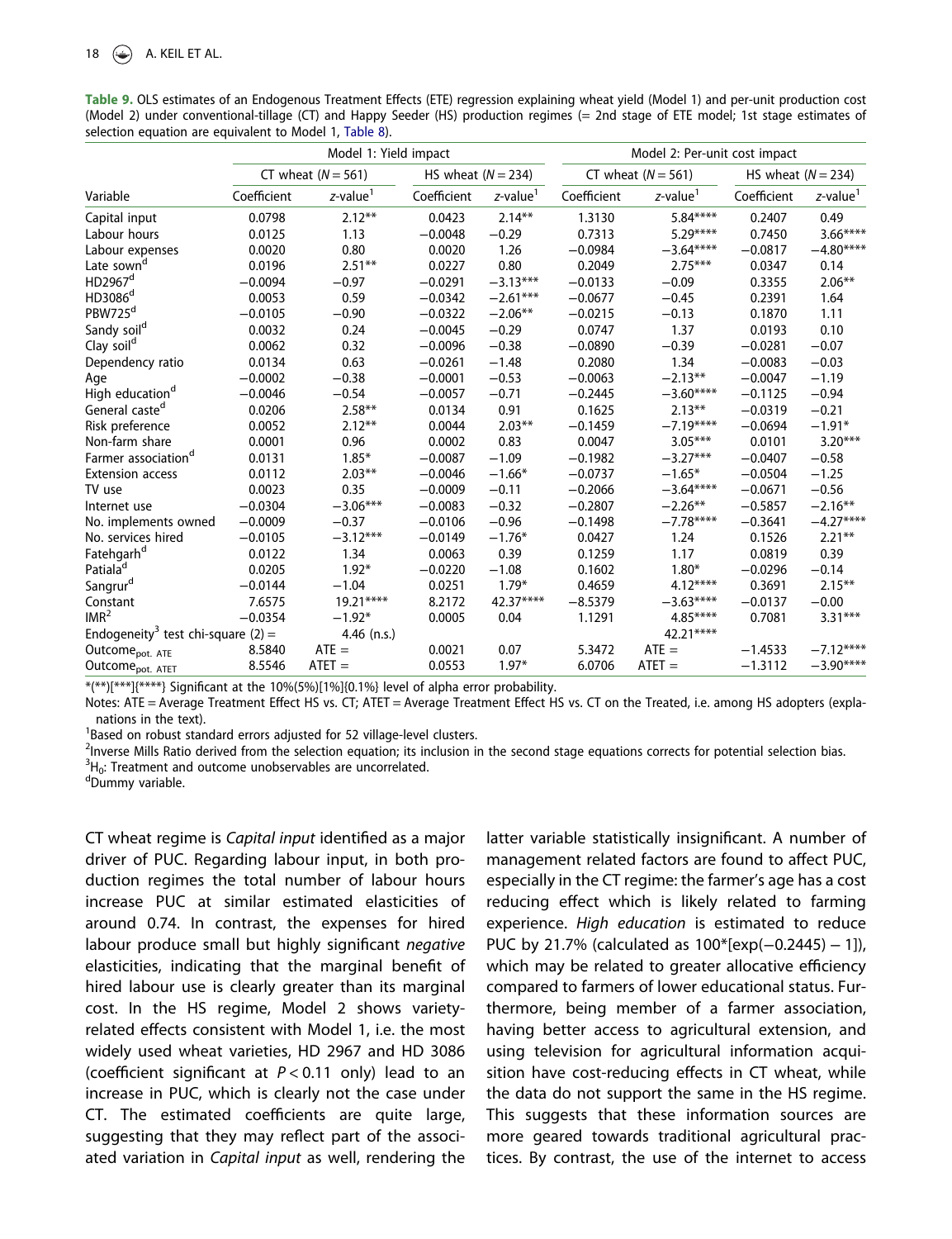agriculture related information is estimated to have a cost-reducing effect in both production regimes. As mentioned above, since *Internet use* has few positive observations only, this result should be interpreted cautiously.

A few other factors affect PUC in both production regimes: consistent with the yield-enhancing effect of a risk-taking nature of the farmer identified in Model 1, Model 2 indicates a cost-reducing effect of the same trait, which is particularly pronounced in the CT regime. The share of non-farm income increases PUC in both regimes, which may be caused by less experience and/or less care being exerted on agricultural activities. Furthermore, we find that the number of implements owned for rice residue management and wheat sowing has a highly significant cost-reducing effect in both regimes, while the number of services hired to accomplish the same operations increases PUC significantly in the HS regime. This is expected as the analysis does not account for fixed costs related to machine ownership, as elaborated earlier. While in the CT production regime the number of implements owned varies between zero and five and the number of services hired ranges from zero to four, strictly one implement is used in the case of the HS regime; therefore, in the latter, *No. implements owned* and *No. services hired* are dummy variables indicating whether the farmer used his own HS or hired a service provider. Relative to the base category of machine rental for self-operation, the magnitude of the coefficients indicate a reduction of PUC by 30.5% if a farmer uses his own HS and an increase by 16.5% if a full service is used.

Unlike with Model 1, the endogeneity test on Model 2 and highly significant IMRs in both regimes shows that there are clearly unobserved factors affecting both HS adoption and PUC of wheat production, justifying the use of our ETE approach. Model 2 produces a highly significant negative ATE of HS use – i.e. a per-unit production cost saving – translating to 161 INR quintal−<sup>1</sup> . The 95% CI extends from 137 to 177 INR quintal−<sup>1</sup> . The model further produces a highly significant negative ATET of 316 INR quintal<sup>-1</sup> with the 95% CI ranging from 208 to 373 INR .<br>quintal<sup>-1</sup>. It is important to stress that these estimates are very robust. In particular, the removal of the wheat variety dummies (which are relatively highly correlated with each other) and the variable *Internet use* (which is highly skewed) leads to virtually identical estimates of  $-161$  and  $-318$  INR quintal<sup>-1</sup> and very similar CIs for ATE and ATET, respectively.

#### 6. Discussion

In this study we compare yield and cost impacts from different rice residue management and wheat sowing practices. We find strong empirical evidence that the use of the HS does not only have the potential to avoid residue burning, but that it also leads to significant cost savings in wheat production. In particular, given an average wheat yield of approximately 5450 kg ha−<sup>1</sup> (see [Table 5\)](#page-13-0), the estimated HSinduced cost saving of 161 INR quintal−<sup>1</sup> is commensurate to an average total saving of 8775 INR  $ha^{-1}$ , which is well in line with the recent meta-analysis provided by Shyamsundar et al. ([2019](#page-24-9)). Our analysis further produces a 95% CI of the estimated cost savings, extending from 7467 to 9647 INR ha<sup>-1</sup>. It is important to note that even the lower limit of the 95% CI is significantly larger than the observed difference in gross margins, which does not account for selection bias between HS users and non-users and amounts to approximately 2600 INR  $\text{ha}^{-1}$  only [\(Table](#page-13-0) [5\)](#page-13-0).

We also find that zero-till practices lead to considerable time-savings of 200 min ha<sup>-1</sup> or more as compared to traditional wheat establishment methods [\(Table 7\)](#page-14-1). While this is the net time saving of actual field operations, the overall time saving may be much more substantial, especially in cases where farmers rely on custom-hiring services to accomplish operations. Depending on service availability, each field operation may be associated with a waiting period. Accomplishing rice residue management and wheat sowing in one single pass of the tractor, the time-saving potential of the HS is particularly large. Without implying strict causality, the observed difference in turnaround time between rice harvest and wheat sowing of approximately four days [\(Table 5\)](#page-13-0) implies that farmers are indeed able to establish their wheat crop earlier under zerotillage, and by using the HS in particular. Timeliness in planting is critical for three reasons: (1) it captures residual soil moisture, hence allowing to skip presowing irrigation; (2) it gives wheat a head start in germination and growth versus *Phalaris minor*, a major weed in the area (Chhokar et al., [2007\)](#page-22-18); and (3) it helps wheat escape terminal heat, a major abiotic stress in north-western India (Buttar et al., [2013;](#page-22-19) Jat et al., [2009\)](#page-23-30).

<span id="page-19-2"></span><span id="page-19-1"></span><span id="page-19-0"></span>Soil water deficits and high temperatures are chronic limitations to wheat productivity in most parts of South Asia. ZT, in addition to facilitating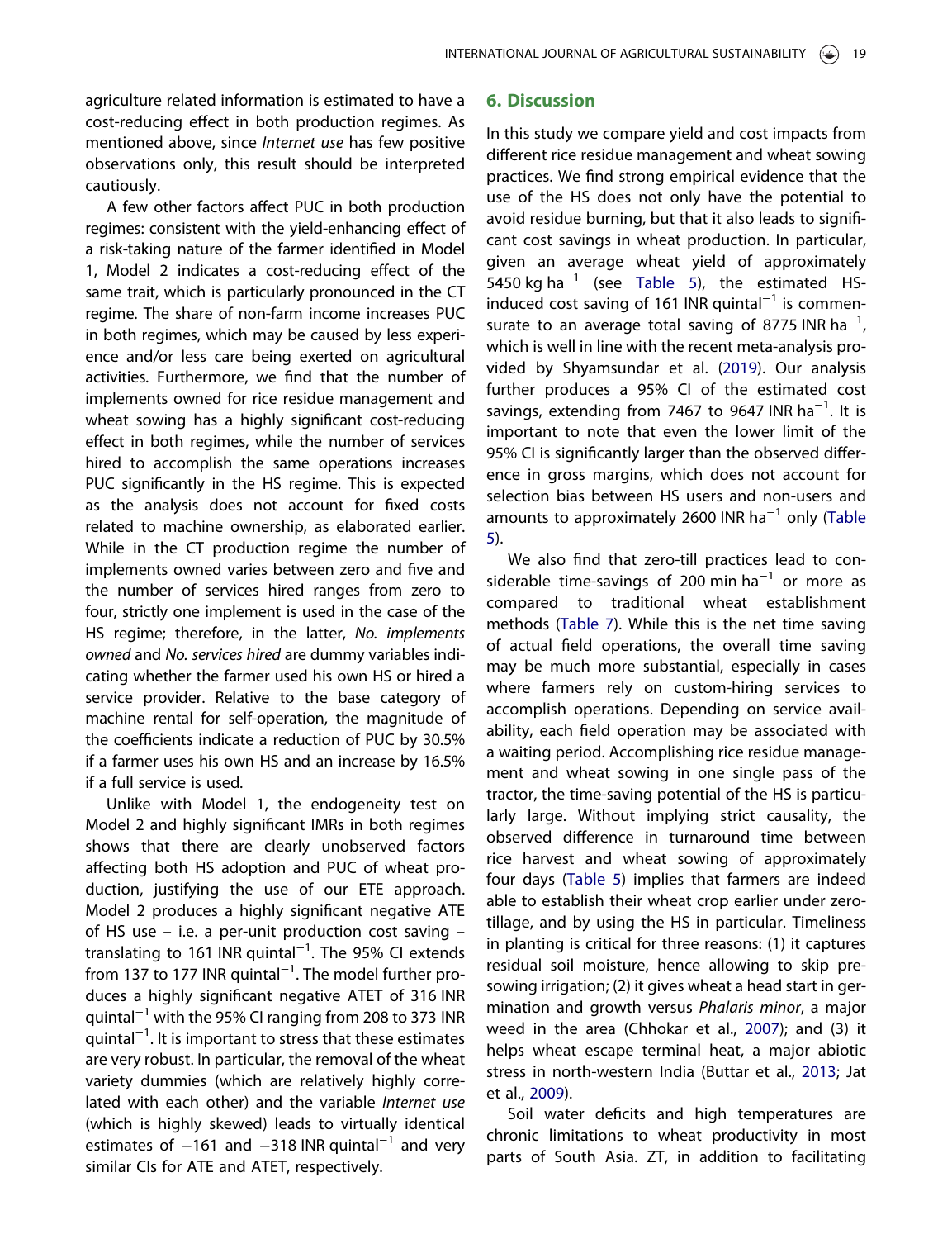<span id="page-20-0"></span>timely planting, markedly reduces evaporation by retaining crop residues on the soil surface, and it also increases the amount of water that infiltrates the soil and, hence, provides better soil water interactions to the root system (Singh et al., [2011](#page-24-22)). However, since wheat varieties are developed for CT based management, their performance under ZT varies with their relative adaptation to altered management and soil environment due to Genotype x Environment x Management (GEM) interactions. Therefore, failure to target wheat varieties appropriately for diverse management situations may result in adverse performance and, hence, has implications for agronomic management targeted breeding.

While our analysis reveals clear benefits of HS use for the individual farmer, it has to be recognized that, due to the relatively high investment cost and high degree of specialization of the machine, individual ownership is not a promising route of scaling the technology. Rather, most farmers will access the HS via custom-hiring services offered by other farmers or specialized service providers. Group ownership is another potential option. To assess the attractiveness of HS service provision as an income earning opportunity, more research is required to elucidate its economics, especially in comparison with alternative, tillage related services.

#### 7. Conclusions and recommendations

Among the three wheat establishment methods analysed – conventional tillage, simple zero-till drill and Happy Seeder (HS) – only the HS has the potential to eradicate the practice of rice residue burning due to its ability to sow wheat directly into large amounts of anchored and loose residues. While our analysis does not indicate a general yield benefit caused by using the HS as compared to conventionally tilled wheat, we do find a weakly significant positive yield impact among those farmers who adopted the HS. More importantly, however, at a high level of statistical confidence we show that the HS leads to significant savings in wheat production costs, amounting to 161 INR quintal−<sup>1</sup> , or approximately 8800 INR ha−<sup>1</sup> based on average wheat yields in the research area in south-eastern Punjab.

Neither our descriptive nor our econometric analysis nor farmers' subjective perceptions indicate that the use of the HS entails a yield penalty. On the contrary, our detailed descriptive analysis of rice residue management and wheat sowing operations across

establishment methods demonstrates significant benefits in terms of time and water savings, in addition to the monetary savings quantified. Since the availability of custom-hiring services is the prerequisite for most farmers to access the technology, research is required to elucidate the economics of HS service provision as compared to alternative, tillage related services.

The combination of the illustrated private benefits with the societal benefits of reducing air pollution through 'zero burning' justifies the diffusion of the HS to be supported through appropriate policies, such as purchase price subsidies that go beyond the level of subsidy offered for tillage-related implements, such as the rotavator. It should also be recognized that there are economic incentives inherent to the HS technology that could be harnessed if existing subsidy policies were revised, notably the provision of free electricity for irrigation.

Our analysis also shows that the most widely used sources of information are geared towards conventional agricultural practices. Emphasizing the diffusion of information about the HS and its private and societal benefits through these channels would likely support its widespread adoption. In addition, we find that farmers who use the internet for agricultural information acquisition are far more likely to be aware of the HS. Therefore, awareness raising campaigns should use both conventional and novel channels of information to enhance their effectiveness. Furthermore, as with any innovation that deviates significantly from farmers' habitual practices, a social marketing strategy should encompass frontline demonstrations that allow farmers to directly observe the performance of the technology under real-life conditions.

The ETE model further indicates that there are genotype – management interactions affecting wheat productivity under ZT versus CT production regimes. These are likely to apply to any ecology across South Asia that is characterized by deficient soil water and high temperatures. Such interactions should be taken into account by wheat breeders and agricultural extension to ensure the best possible outcomes as the use of ZT – and the HS in particular – becomes more widespread.

Since residue burning imposes tremendous healthand environmental costs, its reduction and, ideally, elimination should be sped up as far as possible; to this end, investments in social marketing and policies supporting the use of the HS will have to be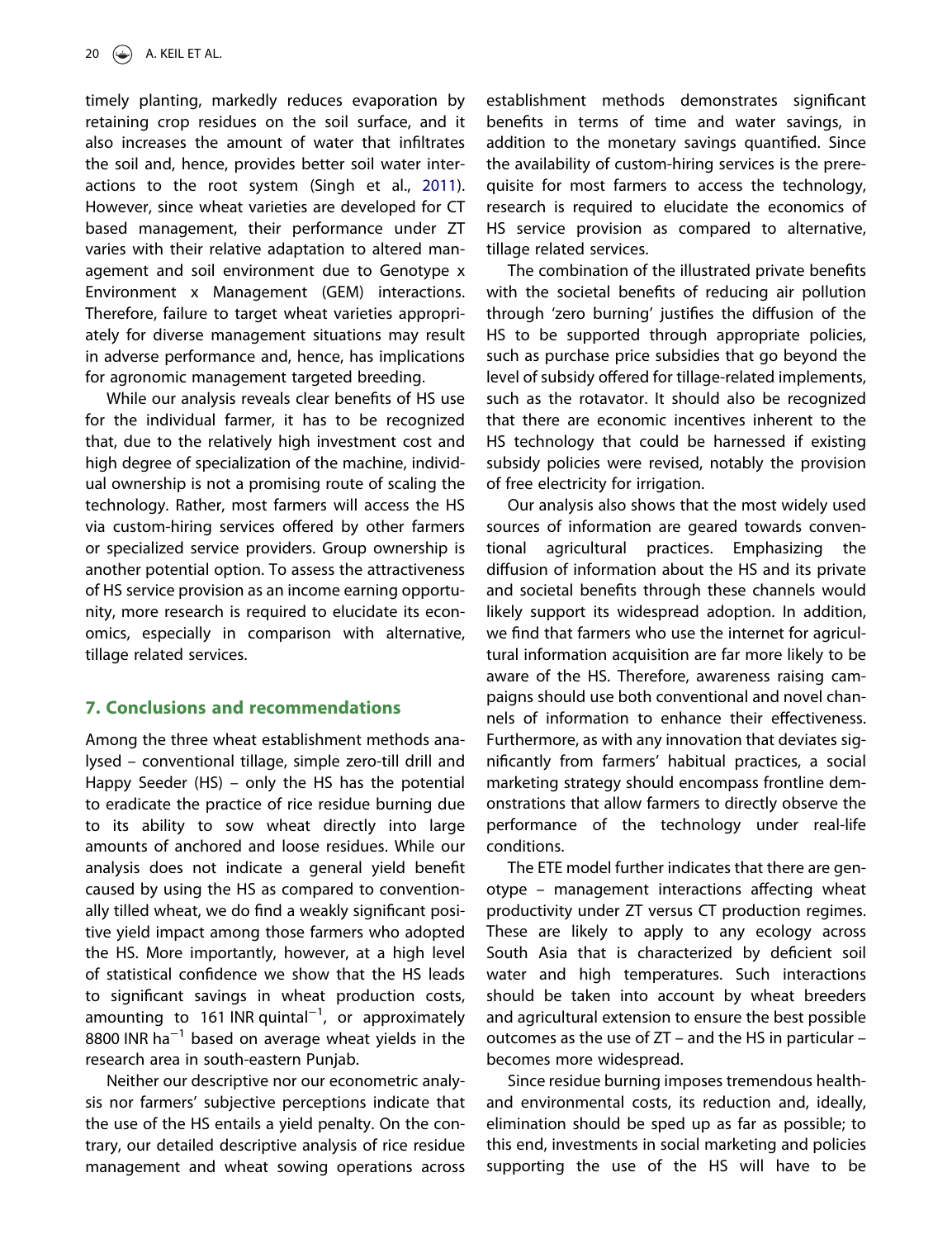supplemented by a stricter enforcement of the existing ban on residue burning.

#### <span id="page-21-0"></span>**Notes**

- 1. Grass-roots level cooperative credit institutions, many of which supply local farmers with agricultural inputs and machinery services.
- <span id="page-21-1"></span>2. Note that the costs are generally the highest in the latter category since (1) the first category ('All cases') includes farmers who used their own machinery for all or part of the required operations (and depreciation of owned machinery does not enter the calculation as it is a fixed cost); and (2) the rental fee for machinery to be self-operated by the farmer (contained in the first and second categories) is lower than the fee for a full service.

## Acknowledgments

We gratefully acknowledge the willingness of the interviewed farmers to participate in the survey. We thank the CGIAR Research Program on Wheat Agri-Food Systems (CRP WHEAT), The Nature Conservancy (TNC) and the Indian Council of Agricultural Research (ICAR) for funding this research. Any opinions, findings, conclusions, or recommendations expressed in this publication are those of the authors and do not necessarily reflect the view the associated and/or supporting institutions/ funders. The usual disclaimer applies.

#### Disclosure statement

No potential conflict of interest was reported by the author(s).

#### Funding

This work was supported by Indian Council of Agricultural Research; Nature Conservancy; CGIAR Research Program on Wheat Agri-Food Systems (CRP WHEAT).

## Notes on contributors

Alwin Keil recently joined UNIQUE forestry and land use GmbH, a consulting firm based in Freiburg, Germany. As Senior Agricultural Economist he is engaged in analytical and advisory work around sustainable and climate-smart land use in developing countries. Prior to this he held a position as Senior Agricultural Economist with the International Maize and Wheat Improvement Center (CIMMYT), working in the Cereal Systems Initiative for South Asia (CSISA) and being based in New Delhi, India. Before joining CIMMYT in 2013, Alwin held a position as an assistant professor at the Department of Agricultural Economics and Social Sciences in the Tropics and Subtropics at the University of Hohenheim, Germany. Alwin holds a Ph.D. in Agricultural Economics and an M.Sc. in Agricultural Sciences from Georg-August University of Goettingen, Germany. He also holds a diploma in Tropical Agriculture from University of Kassel, Germany.

P. P. Krishnapriya is a research scientist at the Sanford School of Public Policy, Duke University. Prior to this, she was a visiting assistant professor at the Economics and Planning Unit, Indian Statistical Institute in Delhi. She graduated with a Ph.D. in Economics from the Delhi School of Economics in 2017. She is trained in microeconomics and econometrics with applications in issues at the intersection of energy, environmental, labour and development economics.

Archisman Mitra is currently working as a Water Resource Economist with the International Water Management Institute (IWMI). With a Masters in Economics, his current areas of interest are issues related to sustainable management of natural resources and evaluation of water policy instruments. He is based in New Delhi, India. Prior to joining IWMI, he was working as a Research Associate at the International Maize and Wheat Improvement Center (CIMMYT), working in the Cereal Systems Initiative for South Asia (CSISA).

Mangi L. Jat is a Principal Scientist/Systems Agronomist and Sustainable Intensification Strategy Leader for Asia & North Africa at the International Maize and Wheat Improvement Center (CIMMYT). After obtaining a Ph.D. degree in Agronomy from ICAR-Indian Agricultural Research Institute (IARI), New Delhi, he served the Indian Council of Agricultural Research (ICAR) as a Systems Agronomist for 11 years before joining CIMMYT in 2009. Mangi Lal works on basic and applied science in agronomy, soils and environment to promote Conservation Agriculture (CA) based sustainable intensification and climate-smart agriculture in smallholder systems of Asia. He has served several reputed international and national scientific bodies and fora, including the International Rice Research Institute (IRRI), the UN Food and Agriculture Organization (FAO), the International Society of Precision Agriculture (ISPA), and others in various capacities.

Harminder S. Sidhu is a Principal Research Engineer at the Borlaug Institute for South Asia (BISA) which collaborates closely with the International Maize and Wheat Improvement Center (CIMMYT) and the Indian Council of Agricultural Research (ICAR). His research work focuses on the development of machinery related to conservation agriculture (CA), such as the Happy Seeder, the Super Straw Management System for combine harvesters, CA plot planter, laser land leveler and others. Furthermore, he is engaged in capacity development on CA for a range of stakeholders in South Asia and beyond. Harminder Singh holds a Ph.D. degree in Farm Power & Machinery from Punjab Agricultural University in Ludhiana, India, and he held a position as Senior Research Engineer at the same university before joining CIMMYT under the Cereal Systems Initiative for South Asia (CSISA) in 2009.

Vijesh V. Krishna is a lead economist at the International Maize and Wheat Improvement Center (CIMMYT). His primary research interests include social inclusion in the technology diffusion process and the environmental, economic, and social impacts of agricultural production in developing countries. Before joining CIMMYT in 2017, he was a Senior Research Fellow at the University of Goettingen in Germany for six years, where he studied the socioeconomic determinants and impacts of land-use transformation systems in Indonesia. He also worked as Production and Resource Economist (South Asia) for CIMMYT during 2009–2012, and as a Ciriacy-Wantrup Post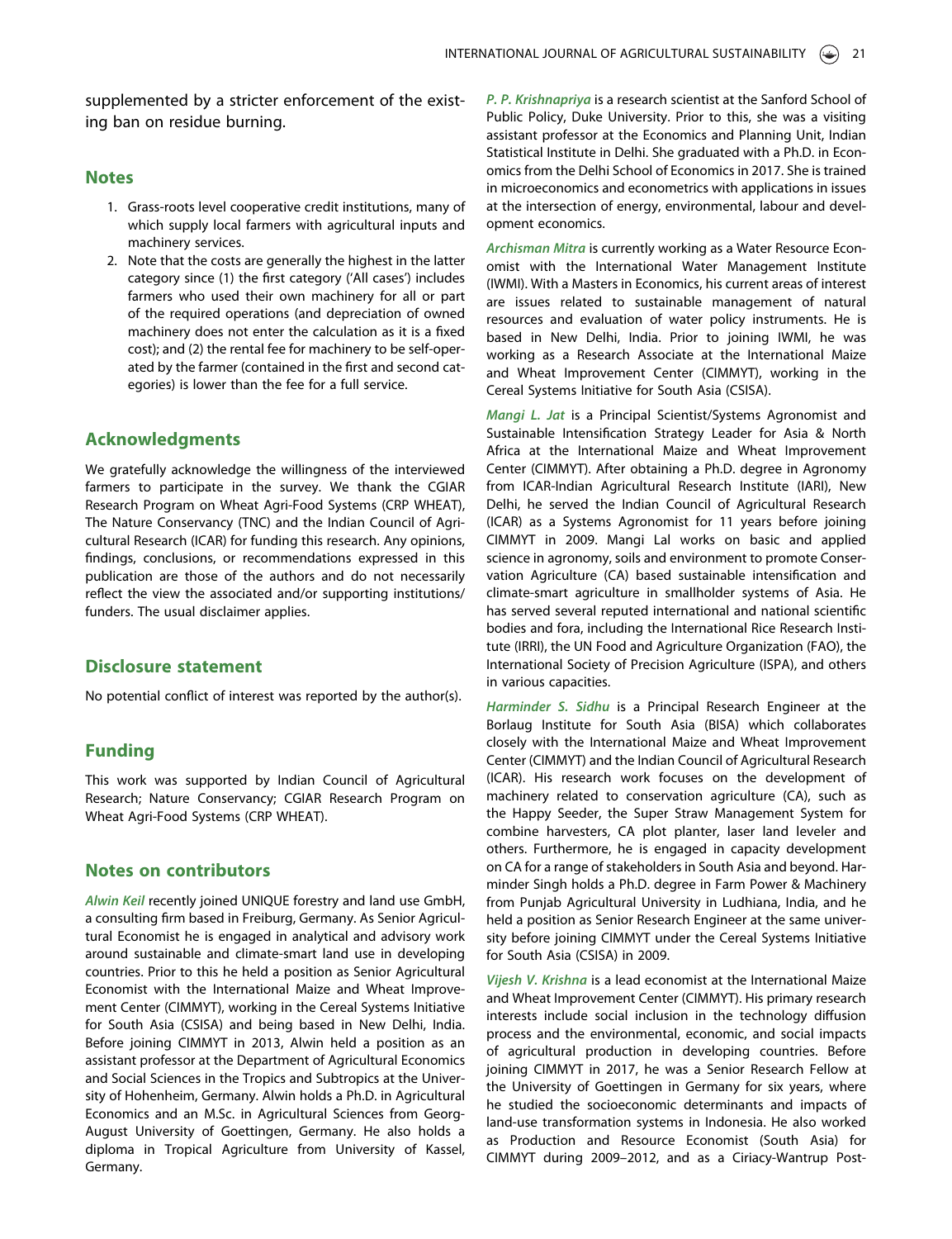22  $\left(\frac{1}{2}\right)$  A. KEIL ET AL.

doctoral Fellow at the University of California at Berkeley during 2008–2009. Vijesh holds a Ph.D. in Agricultural Economics from the University of Hohenheim in Germany, an M.Phil. from the University of Cambridge, and an M.Sc. from the University of Agricultural Sciences, Bangalore.

Priya Shyamsundar is Lead Economist at the Nature Conservancy (TNC). At TNC, she leads a Global Science team that undertakes research on the economics of conservation, including valuing the benefits of environmental interventions and designing economic, policy and behavioral nudges that encourage action. Priya's research covers a range of local conservation to global climate change issues, with a particular focus on economic development. As a member of IUFRO's Expert Panel on Forests and Poverty, a major current focus of her work is an IPCC type global assessment of forests and poverty. Previously, Priya was Founder Director of SANDEE, a research network focused on solutions to shared environment-development challenges across seven countries in South Asia. Priya has a Ph.D. in resource and environmental economics from Duke University, USA.

## **ORCID**

*Alwin Keil* <http://orcid.org/0000-0002-8085-7279>

## References

- <span id="page-22-1"></span>Agarwal, R., Awasthi, A., Singh, N., Gupta, P. K., & Mittal, S. K. [\(2012\)](#page-1-0). Effects of exposure to rice-crop residue burning smoke on pulmonary functions and oxygen saturation level of human beings in Patiala (India). *The Science of the Total Environment*, *429*, 161–166. [https://doi.org/10.1016/j.](https://doi.org/10.1016/j.scitotenv.2012.03.074) [scitotenv.2012.03.074](https://doi.org/10.1016/j.scitotenv.2012.03.074)
- <span id="page-22-5"></span>Ahmed, T., Ahmad, B., & Ahmad, W. [\(2015\)](#page-2-0). Why do farmers burn rice residue? Examining farmers' choices in Punjab, Pakistan. *Land Use Policy*, *47*, 448–458. [https://doi.org/10.1016/j.](https://doi.org/10.1016/j.landusepol.2015.05.004) [landusepol.2015.05.004](https://doi.org/10.1016/j.landusepol.2015.05.004)
- <span id="page-22-12"></span>Angrist, J. D., & Pischke, J. S. ([2008](#page-5-0)). *Mostly harmless econometrics: An empiricist*'*s companion*. Princeton University Press.
- <span id="page-22-10"></span>APEDA. ([2017](#page-4-0)). *Basmati survey report*, Vol. 1. Agricultural and Processed Food Products Export Development Authority. Retrieved June 11, 2020, from [https://apeda.gov.in/](https://apeda.gov.in/apedawebsite/six_head_product/BSK-2017/Basmati_Report-1.pdf) [apedawebsite/six\\_head\\_product/BSK-2017/Basmati\\_Report-](https://apeda.gov.in/apedawebsite/six_head_product/BSK-2017/Basmati_Report-1.pdf)[1.pdf](https://apeda.gov.in/apedawebsite/six_head_product/BSK-2017/Basmati_Report-1.pdf)
- <span id="page-22-17"></span>Aryal, J. P., Sapkota, T. B., Jat, M. L., & Bishnoi, D. ([2015\)](#page-16-0). On-farm economic and environmental impact of zero-tillage wheat: A case of north-west India. *Experimental Agriculture*, *51*(1), 1–16. <https://doi.org/10.1017/S001447971400012X>
- <span id="page-22-8"></span>Aryal, J. P., Sapkota, T. B., Stirling, C. M., Jat, M. L., Jat, H. S., Rai, M., Mittal, S., & Sutaliya, J. M. (2016). Conservation agriculturebased wheat production better copes with extreme climate events than conventional tillage-based systems: A case of untimely excess rainfall in Haryana, India. *Agriculture, Ecosystems and Environment*, *233*, 325–335. [https://doi.org/](https://doi.org/10.1016/j.agee.2016.09.013) [10.1016/j.agee.2016.09.013](https://doi.org/10.1016/j.agee.2016.09.013)
- <span id="page-22-2"></span>Awasthi, A., Singh, N., Mittal, S., Gupta, P. K., & Agarwal, R. ([2010\)](#page-1-0). Effects of agriculture crop residue burning on children and young on PFTs in North West India. *The Science of the Total*

*Environment*, *408*(20), 4440–4445. [https://doi.org/10.1016/j.](https://doi.org/10.1016/j.scitotenv.2010.06.040) [scitotenv.2010.06.040](https://doi.org/10.1016/j.scitotenv.2010.06.040)

- <span id="page-22-16"></span>Ayuya, O. I., Gido, E. O., Bett, H. K., Lagat, J. K., Kahi, A. K., & Bauer, S. ([2015](#page-9-0)). Effect of certified organic production systems on poverty among smallholder farmers: Empirical evidence from Kenya. *World Development*, *67*, 27–37. [https://doi.org/](https://doi.org/10.1016/j.worlddev.2014.10.005) [10.1016/j.worlddev.2014.10.005](https://doi.org/10.1016/j.worlddev.2014.10.005)
- <span id="page-22-7"></span>Bhan, S., & Behera, U. K. ([2014\)](#page-2-1). Conservation agriculture in India–problems, prospects and policy issues. *International Soil and Water Conservation Research*, *2*(4), 1–12. [https://doi.](https://doi.org/10.1016/S2095-6339(15)30053-8) [org/10.1016/S2095-6339\(15\)30053-8](https://doi.org/10.1016/S2095-6339(15)30053-8)
- <span id="page-22-6"></span>Bhuvaaneshwari, S., Hettiarachchi, H., & Meegoda, J. N. [\(2019\)](#page-2-2). Crop residue burning in India: Policy challenges and potential solutions. *International Journal of Environmental Research and Public Health*, *16*(5), 832. [https://doi.org/10.3390/](https://doi.org/10.3390/ijerph16050832) [ijerph16050832](https://doi.org/10.3390/ijerph16050832)
- <span id="page-22-4"></span>Bond, T. C., Doherty, S. J., Fahey, D. W., Forster, P. M., Berntsen, T., & Deangelo, B. J. [\(2013\)](#page-2-3). Bounding the role of black carbon in the climate system: A scientific assessment. *Journal of Geophysical Research: Atmospheres*, *118*, 5380–5552.
- <span id="page-22-19"></span>Buttar, G. S., Sidhu, H. S., Singh, V., Jat, M. L., Gupta, R., Singh, Y., & Singh, B. ([2013](#page-19-0)). Relay planting of wheat in cotton: An innovative technology for enhancing productivity and profitability of wheat in cotton–wheat production system of South Asia. *Experimental Agriculture*, *49*(1), 19–30. [https://doi.org/](https://doi.org/10.1017/S0014479712001032) [10.1017/S0014479712001032](https://doi.org/10.1017/S0014479712001032)
- <span id="page-22-15"></span>Chambers, R., & Conway, G. [\(1992\)](#page-7-0). *Sustainable rural livelihoods: Practical concepts for the 21st century* [IDS Discussion Paper No. 296]. Institute of Development Studies, University of Sussex.
- <span id="page-22-18"></span>Chhokar, R. S., Sharma, R. K., Jat, G. R., Pundir, A. K., & Gathala, M. K. ([2007](#page-19-1)). Effect of tillage and herbicides on weeds and productivity of wheat under rice–wheat growing system. *Crop Protection*, *26*(11), 1689–1696. [https://doi.org/10.1016/j.](https://doi.org/10.1016/j.cropro.2007.01.010) [cropro.2007.01.010](https://doi.org/10.1016/j.cropro.2007.01.010)
- <span id="page-22-3"></span>Cusworth, D. H., Mickley, L. J., Sulprizio, M. P., Liu, T., Marlier, M. E., DeFries, R. S., Guttikunda, S. K., & Gupta, P. Quantifying the influence of agricultural fires in northwest India on urban pollution in Delhi, India. Environmental Research Letters, *13*, 044018.
- <span id="page-22-0"></span>Dandona, L., Dandona, R., Kumar, G. A., Shukla, D. K., Paul, V. K., Balakrishnan, K. et al. ([2017](#page-1-1)). Nations within a nation: Variations in epidemiological transition across the states of India, 1990ï–2016 in the Global Burden of Disease Study. *The Lancet*, *390*, 2437–2460.
- <span id="page-22-13"></span>Deb, P., & Trivedi, P. K. ([2006\)](#page-6-0). Maximum simulated likelihood estimation of a negative binomial regression model with multinomial endogenous treatment. *Stata Journal*, *6*(2), 246–255. [https://doi.org/10.1177/](https://doi.org/10.1177/1536867X0600600206) [1536867X0600600206](https://doi.org/10.1177/1536867X0600600206)
- <span id="page-22-11"></span>Diagne, A., & Demont, M. [\(2007\)](#page-4-1). Taking a new look at empirical models of adoption: Average treatment effect estimation of adoption rates and their determinants. *Agricultural Economics*, *37*(2-3), 201–210.
- <span id="page-22-14"></span>Di Falco, S., Veronesi, M., & Yesuf, M. [\(2011\)](#page-6-1). Does adaptation to climate change provide food security? A micro-perspective from Ethiopia. *American Journal of Agricultural Economics*, *93*(3), 829–846. <https://doi.org/10.1093/ajae/aar006>
- <span id="page-22-9"></span>DoA. ([2015](#page-3-0)). *All India report on agriculture census 2010*–*11*. Government of India: Department of Agriculture, Cooperation & Farmers Welfare. Retrieved March 15, 2019,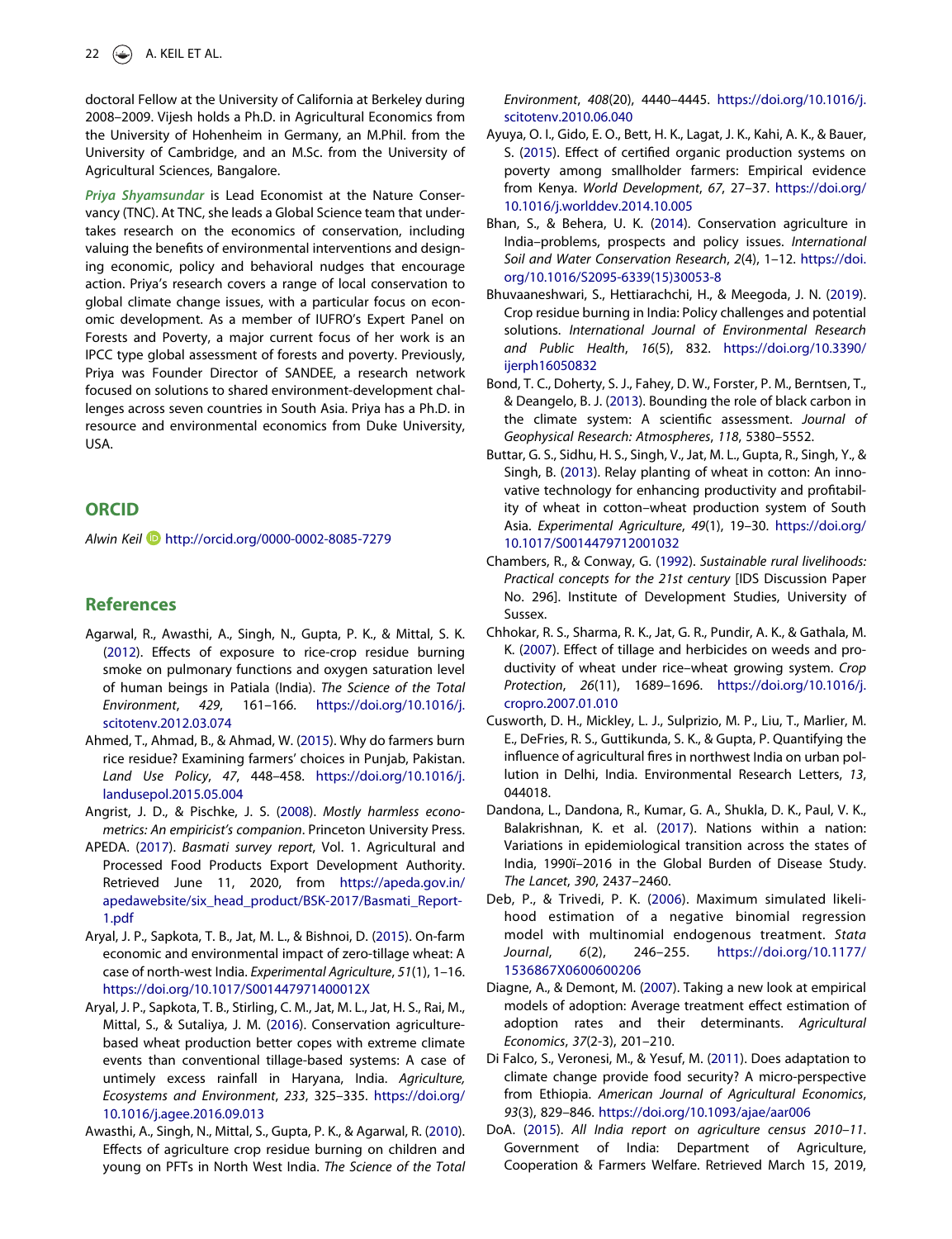from [https://agcensus.nic.in/document/ac1011/reports/](https://agcensus.nic.in/document/ac1011/reports/air2010-11complete.pdf) [air2010-11complete.pdf](https://agcensus.nic.in/document/ac1011/reports/air2010-11complete.pdf)

- <span id="page-23-15"></span>DoA. ([2019\)](#page-4-2). *Government of Punjab, India: Department of agriculture & farmer welfare*. Retrieved March 15, 2019, from [https://](https://agripb.gov.in) [agripb.gov.in](https://agripb.gov.in)
- <span id="page-23-28"></span>Gloede, O., Menkhoff, L., & Waibel, H. [\(2011\)](#page-7-1). *Risk attitude and risk behavior: Comparing Thailand and Vietnam*. Proceedings of the German Development Economics Conference, Berlin.
- <span id="page-23-27"></span>Doss, C. ([2006](#page-7-2)). Analyzing technology adoption using microstudies: Limitations, challenges, and opportunities for improvement. *Agricultural Economics*, *34*(3), 207–219.
- <span id="page-23-7"></span>Erenstein, O., & Laxmi, V. ([2008](#page-3-1)). Zero-tillage impacts in India's rice-wheat systems: A review. *Soil and Tillage Research*, *100* (1–2), 1–14. <https://doi.org/10.1016/j.still.2008.05.001>
- <span id="page-23-18"></span>Feder, G., Just, R., & Silberman, D. [\(1985\)](#page-5-1). Adoption of agricultural innovations in developing countries: A survey. *Economic Development and Cultural Change*, *33*(2), 255–298. <https://doi.org/10.1086/451461>
- <span id="page-23-19"></span>Feder, G., & Savastano, S. [\(2006](#page-5-2)). The role of opinion leaders in the diffusion of new knowledge: The case of integrated pest management. *World Development*, *34*(7), 1287–1300. <https://doi.org/10.1016/j.worlddev.2005.12.004>
- <span id="page-23-20"></span>Foster, A. D., & Rosenzweig, M. R. ([1995](#page-5-3)). Learning by doing and learning from others: Human capital and technical change in agriculture. *Journal of Political Economy*, *103*(61), 1176–1209. <https://doi.org/10.1086/601447>
- <span id="page-23-21"></span>Granovetter, M. S. ([2005](#page-5-3)). The impact of social structure on economic outcomes. *Journal of Economic Perspectives*, *19*(1), 33– 50. <https://doi.org/10.1257/0895330053147958>
- <span id="page-23-24"></span>Greene, W. H. ([2008](#page-6-2)). *Econometric analysis* (6th ed.). Pearson Prentice Hall.
- <span id="page-23-6"></span>Gupta, N. [\(2019\)](#page-2-4). *Paddy residue burning in Punjab: Understanding farmers*' *perspectives and rural air pollution*. Issue Brief March 2019. Council on Energy, Environment and Water (CEEW).
- <span id="page-23-13"></span>Gupta, R. [\(2012\)](#page-3-2). *Causes of emissions from agricultural residue burning in north-west India: Evaluation of a technology policy response*. Working Paper no. 66-12. South Asian Network for Development and Environmental Economics (SANDEE).
- <span id="page-23-17"></span>Heckman, J. J. ([1979](#page-5-4)). Sample selection bias as a specification error. *Econometrica*, *47*(1), 153–161. [https://doi.org/10.2307/](https://doi.org/10.2307/1912352) [1912352](https://doi.org/10.2307/1912352)
- <span id="page-23-1"></span>HEI. ([2018](#page-2-5)). *Burden of disease attributable to major air pollution sources in India*. GBD MAPS Working Group Special Report 21. Health Effects Institute (HEI).
- <span id="page-23-9"></span>Jat, M. L., Chakraborty, D., Ladha, J. K., Rana, D. S., Gathala, M. K., McDonald, A., & Gerard, B. ([2020](#page-3-1)). Conservation agriculture for sustainable intensification in South Asia. *Nature Sustainability*, *3*(4), 336–343. [https://doi.org/10.1038/s41893-](https://doi.org/10.1038/s41893-020-0500-2) [020-0500-2](https://doi.org/10.1038/s41893-020-0500-2)
- <span id="page-23-30"></span>Jat, M. L., Singh, R. G., Saharawat, Y. S., Gathala, M. K., Kumar, V., Sidhu, H. S., & Gupta, R. [\(2009,](#page-19-2) February 4–7). *Innovations through conservation agriculture: Progress and prospects of participatory approach in the Indo-Gangetic plains*. Pub lead Papers, 4th World Congress on Conservation Agriculture (pp. 60–64), New Delhi, India.
- <span id="page-23-16"></span>Kabunga, N. S., Dubois, T., & Qaim, M. ([2012\)](#page-5-5). Heterogeneous information exposure and technology adoption: The case of tissue culture bananas in Kenya. *Agricultural Economics*, *43*(5), 473–485. [https://doi.org/10.1111/j.1574-0862.2012.](https://doi.org/10.1111/j.1574-0862.2012.00597.x) [00597.x](https://doi.org/10.1111/j.1574-0862.2012.00597.x)
- <span id="page-23-14"></span>Kaur, A., & Rani, J. [\(2016\)](#page-4-3). An approach to detect stubble burned areas in Punjab by digitally analyzing satellite images. *Journal for Research*, *2*(6), 64–69.
- <span id="page-23-10"></span>Keil, A., D'souza, A., & McDonald, A. J. ([2017](#page-3-1)). Zero-tillage is a proven technology for sustainable wheat intensification in the Eastern Indo-Gangetic plains: What determines farmer awareness and adoption? *Food Security*, *9*(4), 723–743. <https://doi.org/10.1007/s12571-017-0707-x>
- <span id="page-23-25"></span>Krishna, V. V., Aravalath, L. M., & Vikraman, S. ([2019](#page-6-3)). Does caste determine farmer access to quality information? *PLOS ONE*, *14*(1), e0210721. [https://doi.org/10.1371/journal.pone.](https://doi.org/10.1371/journal.pone.0210721) [0210721](https://doi.org/10.1371/journal.pone.0210721)
- <span id="page-23-11"></span>Krishna, V., & Veettil, P. C. Productivity and efficiency impacts of conservation tillage in northwest Indo-Gangetic Plains. *Agricultural Systems*, *127*, 127–138.
- <span id="page-23-4"></span>Kumar, P., Kumar, S., & Joshi, L. ([2015](#page-2-6)). *Socioeconomic and environmental implications of agricultural residue burning: A case study of Punjab, India. Springer briefs in environmental science*. Springer. [https://doi.org/10.1007/978-81-](https://doi.org/10.1007/978-81-322-2014-5) [322-2014-5](https://doi.org/10.1007/978-81-322-2014-5)
- <span id="page-23-2"></span>Liu, T., Marlier, M. E., Karambelas, A., Jain, M., Singh, S., Singh, M. K., Gautam, R., & DeFries, R. S. [\(2019](#page-2-7)). Missing emissions from post-monsoon agricultural fires in northwestern India: Regional limitations of MODIS burned area and active fire products. *Environmental Research Communications*, *1*(1), 011007. <https://doi.org/10.1088/2515-7620/ab056c>
- <span id="page-23-12"></span>Lohan, S. K., Jat, H. S., Yadav, A. K., Sidhu, H. S., Jat, M. L., Choudhary, M., Peter, J. K., & Sharma, P. C. ([2018](#page-3-3)). Burning issues of paddy residue management in north-west states of India. *Renewable and Sustainable Energy Reviews*, *81*, 693–706. <https://doi.org/10.1016/j.rser.2017.08.057>
- <span id="page-23-26"></span>Manda, J., Alene, A. D., Gardebroek, C., Kassie, M., & Tembo, G. [\(2016\)](#page-6-3). Adoption and impacts of sustainable agricultural practices on maize yields and incomes: Evidence from rural Zambia. *Journal of Agricultural Economics*, *67*(1), 130–153. <https://doi.org/10.1111/1477-9552.12127>
- <span id="page-23-3"></span>Mann, R. [\(2017\)](#page-2-8). Cropping pattern in Punjab (1966–67 to 2014– 15). *Economic and Political Weekly*, *52*(3), 30–33.
- <span id="page-23-29"></span>Manski, C. F. [\(1993](#page-7-3)). Identification of endogenous social effects: The reflection problem. *Review of Economic Studies*, *60*(3), 531–542. <https://doi.org/10.2307/2298123>
- <span id="page-23-22"></span>Manski, C. F. ([2000](#page-5-6)). Economic analysis of social interactions. *Journal of Economic Perspectives*, *14*(3), 115–136. [https://doi.](https://doi.org/10.1257/jep.14.3.115) [org/10.1257/jep.14.3.115](https://doi.org/10.1257/jep.14.3.115)
- <span id="page-23-23"></span>Matuschke, I., & Qaim, M. ([2009](#page-5-7)). The impact of social networks on hybrid seed adoption in India. *Agricultural Economics*, *40* (5), 493–505. [https://doi.org/10.1111/j.1574-0862.2009.](https://doi.org/10.1111/j.1574-0862.2009.00393.x) [00393.x](https://doi.org/10.1111/j.1574-0862.2009.00393.x)
- <span id="page-23-8"></span>Mehla, R. S., Verma, J. K., Gupta, R. K., & Hobbs, P. R. [\(2000\)](#page-3-4). *Stagnation in the productivity of wheat in the Indo-Gangetic plains: Zero-till-seed-cum-fertilizer drill as an integrated solution*. Rice-Wheat Consortium Paper Series 8. Rice-Wheat Consortium.
- <span id="page-23-0"></span>Mishra, A. K., & Shibata, T. ([2012](#page-1-2)). Synergistic analyses of optical and microphysical properties of agricultural crop residue burning aerosols over the Indo-Gangetic Basin (IGB). *Atmospheric Environment*, *57*, 205–218. [https://doi.org/10.](https://doi.org/10.1016/j.atmosenv.2012.04.025) [1016/j.atmosenv.2012.04.025](https://doi.org/10.1016/j.atmosenv.2012.04.025)
- <span id="page-23-5"></span>MoA. [\(2018](#page-2-9)). *Central sector scheme on promotion of agricultural mechanization for in-situ management of crop residue in the states of Punjab, Haryana, Uttar Pradesh and NCT of Delhi:*